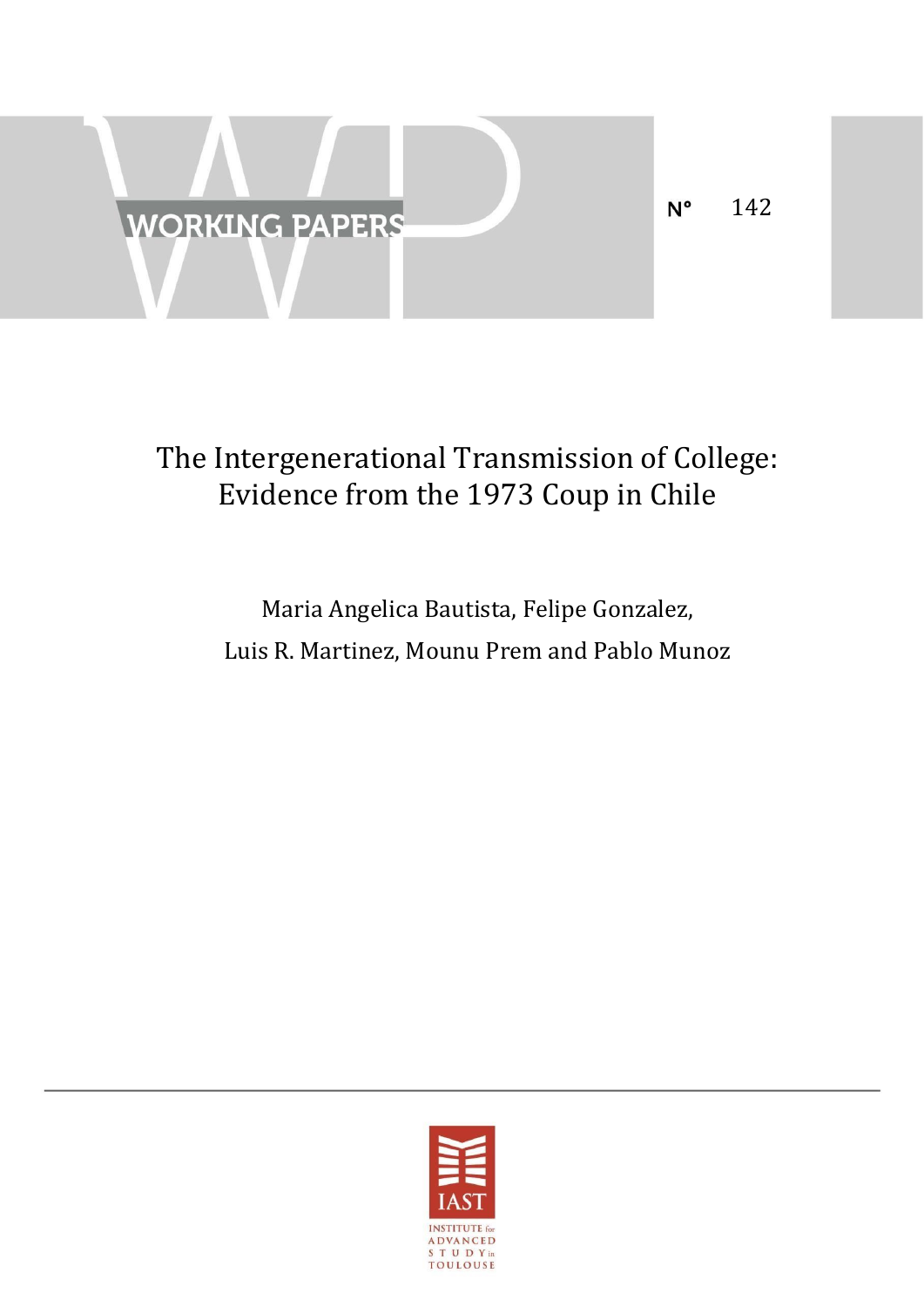# The Intergenerational Transmission of College: Evidence from the 1973 Coup in Chile\*

María Angélica Bautista, Felipe González, Luis R. Martínez, Pablo Muñoz, Mounu Prem

*We study the transmission of higher education across generations using the arrival of the Pinochet dictatorship to Chile in 1973 as natural experiment. Pinochet promoted a large contraction in the number of seats opened for new students across all universities. Using census data, we find that parents who reached college age shortly after 1973 experienced a sharp decline in college enrollment. Decades after democratization, we observe that their children are also less likely to enroll in higher education. The results imply large and persistent downstream e*ff*ects of educational policies implemented half a century ago.*

<sup>\*</sup>This version: June 2022. First version: May 2020. We thank Daron Acemoglu, Dan Black, José Joaquín Brunner, David Card, Kerwin Charles, David de la Croix, José Díaz, Steven Durlauf, James Fenske, Claudio Ferraz, Fred Finan, Mónica Martínez-Bravo, James Robinson, Martín Rossi, Noam Yuchtman and seminar participants at numerous universities for comments and suggestions. We also thank Fondecyt (project 1210239) and the Pearson Institute for the Study and Resolution of Global Conflicts for financial support. Azize Engin, Katia Everke, Juan Manuel Monroy, Daniela Guerrero, Maria Paula Tamayo and Piera Sedini provided outstanding research assistance. Bautista and Martínez: University of Chicago, Harris School of Public Policy; González: Pontificia Universidad Católica de Chile, Instituto de Economía; Muñoz: FGV EPGE, Brazilian School of Economics and Finance; Prem: Universidad del Rosario, Department of Economics.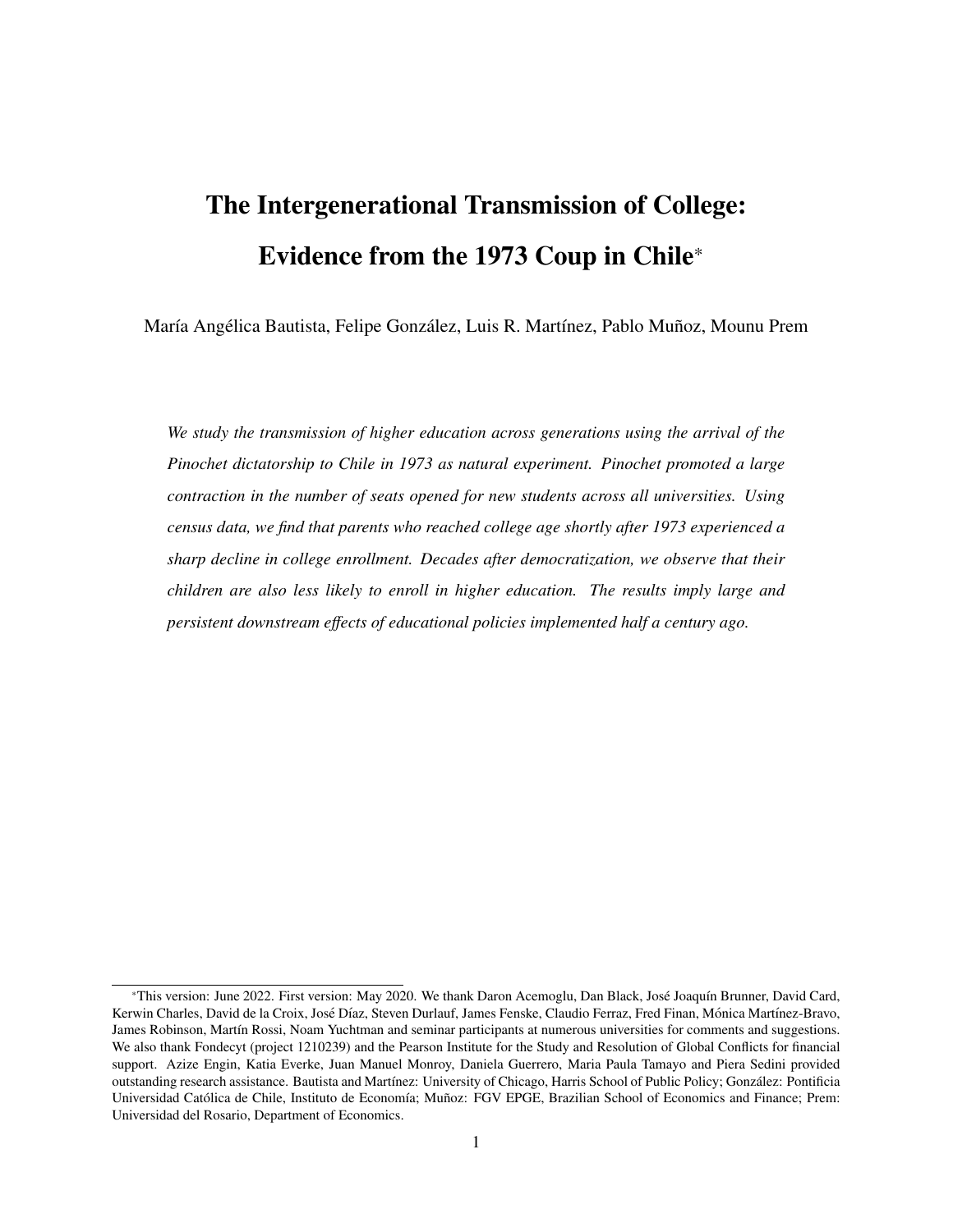### I. Introduction

Higher education is a key contributor to human capital formation, economic growth, and elite training [\(Can](#page-16-0)[toni and Yuchtman,](#page-16-0) [2014;](#page-16-0) [Zimmerman,](#page-18-0) [2019\)](#page-18-0). How much of college education transmits itself across generations? The answer to this question is important because it sheds light on the availability of educational opportunities to different members of society with unequal family backgrounds [\(Chetty et al.,](#page-16-1) [2014\)](#page-16-1). Moreover, the answer can help to guide the design of public policies that aim to increase enrollment rates and social mobility in low and middle-income areas. Unfortunately, it is difficult to construct a rigorous empirical answer because of the hurdle of finding a suitable context. Although previous research has been able to successfully link socioeconomic outcomes of parents and children (e.g. [Chetty et al.](#page-16-2) [2020\)](#page-16-2), it is hard to construct a strategy which leverages *exogenous* variation in parental college enrollment.[1](#page-2-0) We study the intergenerational transmission of college education using the arrival of the Pinochet dictatorship as a natural experiment in Chile. We combine historical and contemporary census data spanning more than five decades to provide one of the first causal estimates of the intergenerational transmission of college.

To estimate the transmission of college enrollment from parents to children, we leverage a large and unexpected contraction in the higher educational system in Chile immediately after a military coup in 1973. The steady reduction in the number of openings for incoming students in the years following the coup has been shown to lead to worse labor market outcomes and increased mortality among affected individuals [\(Bautista et al.,](#page-15-0) [2022;](#page-15-0) González et al., [2022\)](#page-17-0). In this paper, we examine the long-run downstream effects of this contraction by studying the educational attainment of children with parents in the affected cohorts. By estimating the intergenerational effects of an economic policy on arguably one of the most life-changing decisions (i.e. college enrollment), our analysis also speaks to the role of the environment in shaping socioeconomic outcomes [\(Chetty et al.,](#page-16-1) [2014\)](#page-16-1). Overall, we show that children with parents exogenously exposed to fewer educational opportunities in the higher education system are also less likely to enroll in college.

Our analysis is centered around the military coup (September 11, 1973) that overthrew president Salvador Allende and put in power a junta led by Augusto Pinochet. Before the coup, college enrollment had been rapidly expanding in response to the growing demand for economic opportunities by the urban middle class. After the coup, universities were quickly targeted as part of the new regime's attempt to eradicate all sources of political opposition. Members of the military were appointed as rectors of all universities and

<span id="page-2-0"></span><sup>&</sup>lt;sup>1</sup>Exogenous variation in socioeconomic outcomes of parents have been used to estimate the intergenerational transmission of non-college outcomes. The abolition of slavery and its impact on wealth in the U.S. is a notable example [\(Ager et al.,](#page-15-1) [2021\)](#page-15-1). For college, recent studies have used exogenous variation to document positive spillovers across siblings [\(Altmejd et al.,](#page-15-2) [2021\)](#page-15-2).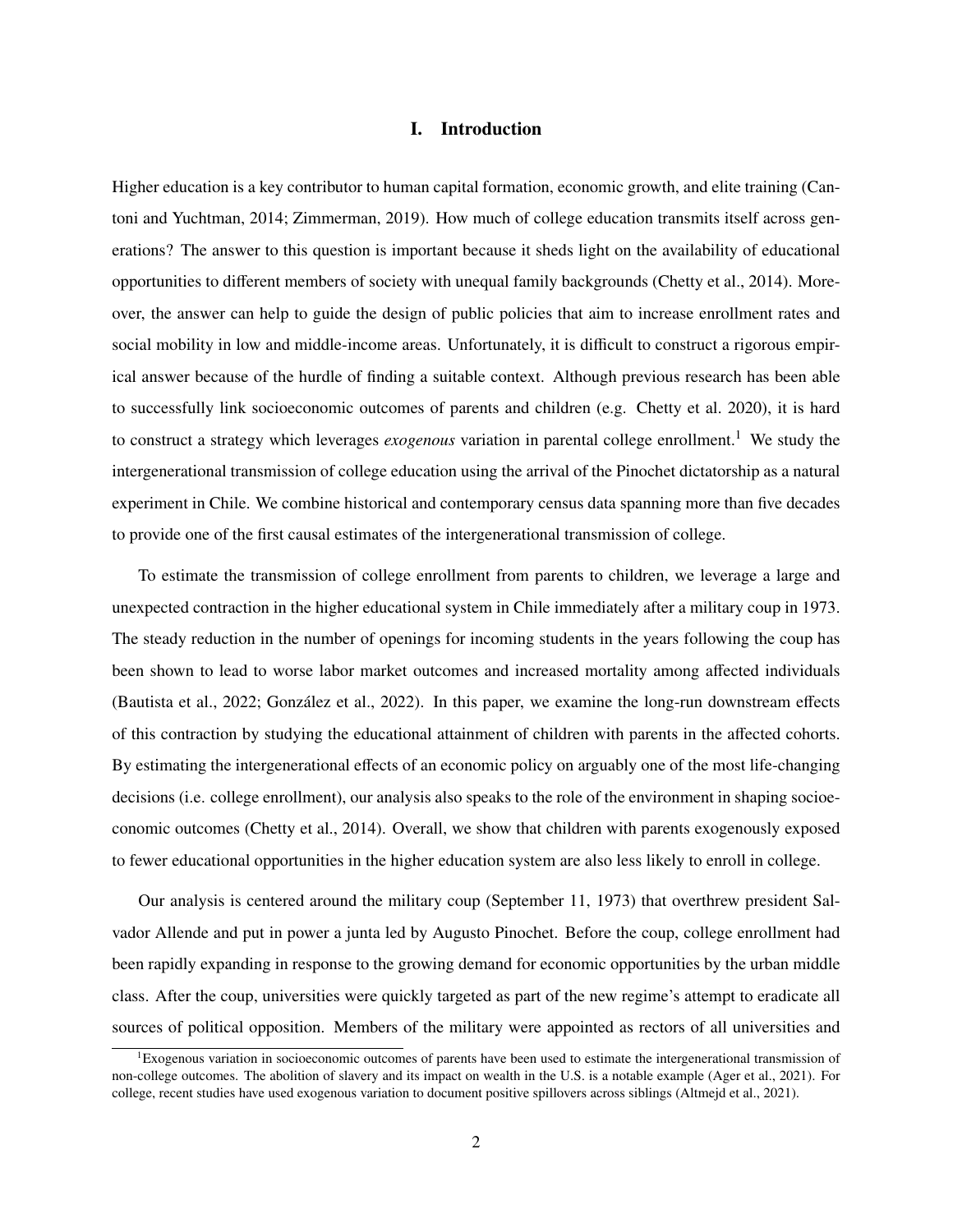many students and faculty were persecuted. However, the regime's handling of universities soon begun to reflect the growing influence over policy of a group of market-friendly economists known as the *Chicago Boys*. Over the following years, the dictatorship steadily reduced subsidies to universities, which were largely reliant on government funding and were thus forced to downscale. This mostly took place through a reduction in openings for incoming students and led to a sharp fall in college enrollment. As a result of the deferred acceptance algorithm used for college admissions, the students barred from higher education were those with lower scores in an admissions exam, who disproportionately came from less affluent families.

To study the intergenerational transmission of college enrollment, we connect parents and children based on household composition in the 2017 census. We confirm that the sub-sample of linked parents who reached college-age after the coup exhibit a sharp downward kink in college enrollment. This finding is consistent with the results in [Bautista et al.](#page-15-0) [\(2022\)](#page-15-0) who follows the spirit of a regression kink design [\(Card et al.,](#page-16-3) [2015\)](#page-16-3) to exploit quasi-random exposure across birth cohorts who reached college age around the military coup. This type of empirical strategy is also similar to previous research exploiting how close to age 21 fathers were at the time of war, quasi-random exposure which has been used to document the intergenerational transmission of wartime service [\(Campante and Yanagizawa-Drott,](#page-16-4) [2016\)](#page-16-4).

Our main contribution is to document significantly lower college enrollment in the form of negative kinks among children with parents exogenously exposed to fewer college opportunities in their youth. Remarkably, all of the children we observe in the 2017 census reached college age decades after the country returned to democracy. This type of persistence of socioeconomic outcomes within families after critical junctures is similar to findings in other contexts [\(Guirkinger et al.,](#page-17-1) [2021;](#page-17-1) [Alesina et al.,](#page-15-3) [2022\)](#page-15-3). Looking at lower levels of education among children of affected parents, we find statistically significant but economically smaller downward kinks in the last four years of secondary education (ages 15-18). This finding is important because it implies that college enrollment decisions of parents also have intergenerational impacts on their children's high-school dropout decisions. Importantly for the validity of the research design, we observe that the educational kink is completely absent in mandatory lower levels of schooling (ages 6-15). To gauge the magnitude of the intergenerational transmission of college, we use the kink among parents as an excluded instrument for their college enrollment decisions and provide instrumental variable estimates. The results show that having a parent who attended a college institution increases the child's probability of enrolling in a college institution by 32 pp (55% of the sample mean).

In terms of mechanisms, we argue that an important part of the intergenerational transmission of college can be explained by the socioeconomic impact on parents. In the context of this study, parents in the affected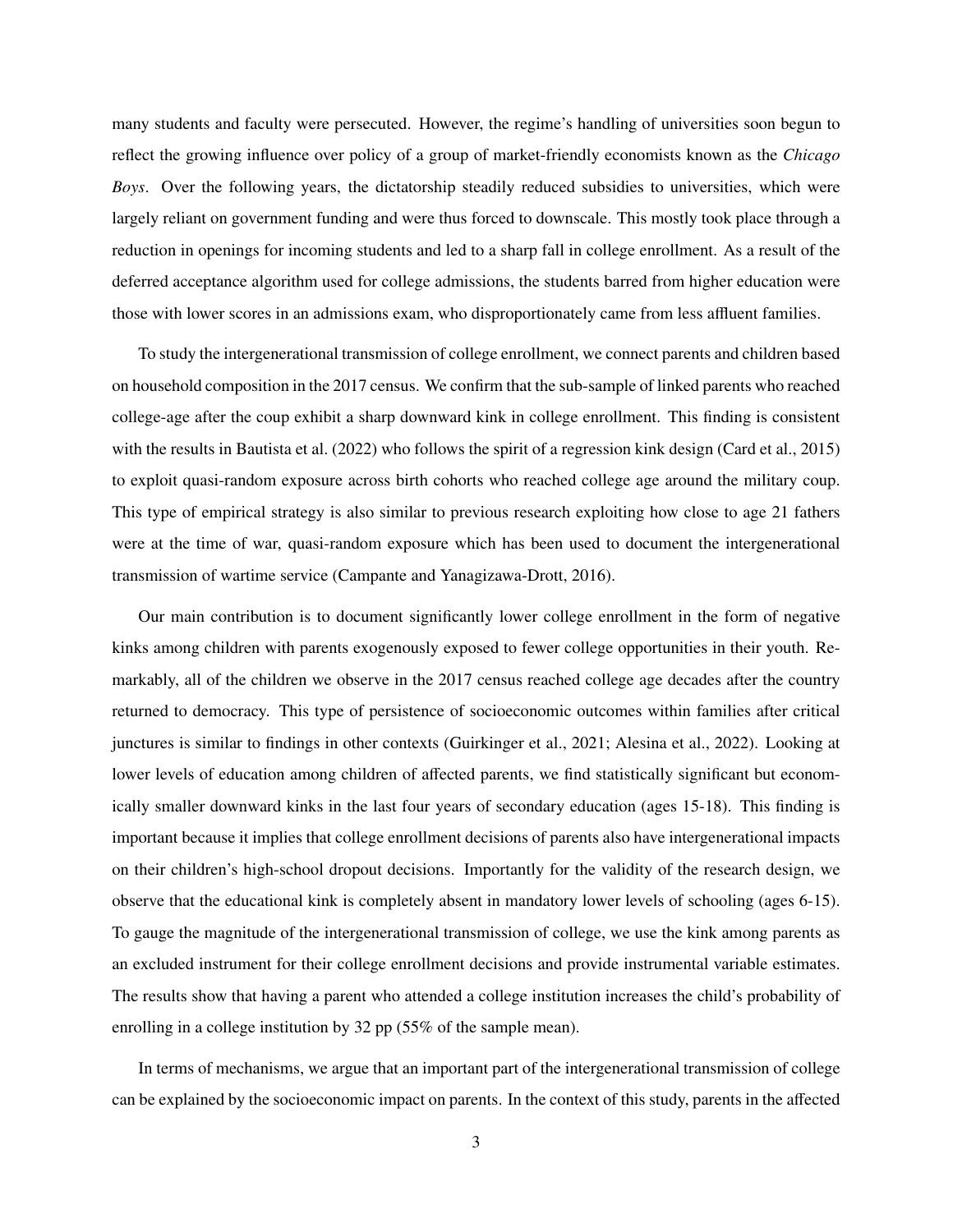cohorts experienced lower income, more unemployment, and lower social mobility [Bautista et al.](#page-15-0) [\(2022\)](#page-15-0), all factors which are likely to have contributed to fewer educational opportunities for their children, who as a consequence exhibit lower levels of educational attainment. This is particularly important in the case of Chile because, after a reform in 1981, the country developed one of the most market-oriented educational systems in the world and as such educational attainment depended heavily on the income-generating capacity of households [\(Cuesta et al.,](#page-16-5) [2020\)](#page-16-5). In addition to these "income effects," we also find evidence supporting assortative mating and fertility as potential mechanisms. The role of college as a marriage market has been documented in many countries including Chile [\(Kaufmann et al.,](#page-17-2) [2021;](#page-17-2) [Kirkebøen et al.,](#page-17-3) [2022\)](#page-17-3). The impact of parental college enrollment decreases by approximately one-third after econometrically accounting for the spouse's educational level and the number of children alive. These results suggest that the contraction of higher education affected who married whom, increased the number of children born, and changed parental investment on their children [\(Becker and Lewis,](#page-15-4) [1973\)](#page-15-4).

We contribute primarily to the literature on the intergenerational transmission of human capital [\(Black](#page-15-5) [and Devereux,](#page-15-5) [2011;](#page-15-5) Björklund and Salvanes, [2011\)](#page-15-6). Previous research has largely focused on parental education at lower levels, often exploiting quasi-random variation in mandatory schooling [\(Black et al.,](#page-15-7) [2005;](#page-15-7) [Oreopoulos et al.,](#page-17-4) [2006;](#page-17-4) [Amin et al.,](#page-15-8) [2015\)](#page-15-8). The study of educational externalities within families makes our work related to the transmission of college decisions across siblings [\(Altmejd et al.,](#page-15-2) [2021;](#page-15-2) [Aguirre and](#page-15-9) [Matta,](#page-15-9) [2021\)](#page-15-9). Other studies estimate the intergenerational persistence of human capital, wealth, and occupational choice using historical data [\(Clark and Cummins,](#page-16-6) [2015\)](#page-16-6), with a particular focus on the relative role of inherited human capital versus nepotism (de la Croix and Goñi, [2022\)](#page-16-7). A few studies have analyzed the relationship between parental college enrollment and children's early-life outcomes, beliefs, and attainment at lower schooling levels, but little is known about the link between the college enrollment of parents *and* children [\(Currie and Moretti,](#page-16-8) [2003;](#page-16-8) [Maurin and McNally,](#page-17-5) [2008;](#page-17-5) [Roland and Yang,](#page-18-1) [2017;](#page-18-1) [Suhonen and](#page-18-2) [Karhunen,](#page-18-2) [2019\)](#page-18-2) and virtually nothing about the impacts of a contraction of higher education.

Closer to our work, Barrios Fernández et al. [\(2022\)](#page-15-10) studies individuals in the period between 2002 and 2018 using a regression discontinuity design on the college admissions of their parents. The authors compare the outcomes of people whose parents nearly failed or succeeded in gaining admission to elite college programs in Chile and find that children whose parents attended elite college programs are more likely to attend elite high-schools and colleges, despite being no better in terms of their scores at the college admission exam. Similarly, [Kaufmann et al.](#page-17-2) [\(2021\)](#page-17-2) also studies the case of Chile and finds evidence that elite college improve assortative mating and educational outcomes for children. While their findings complement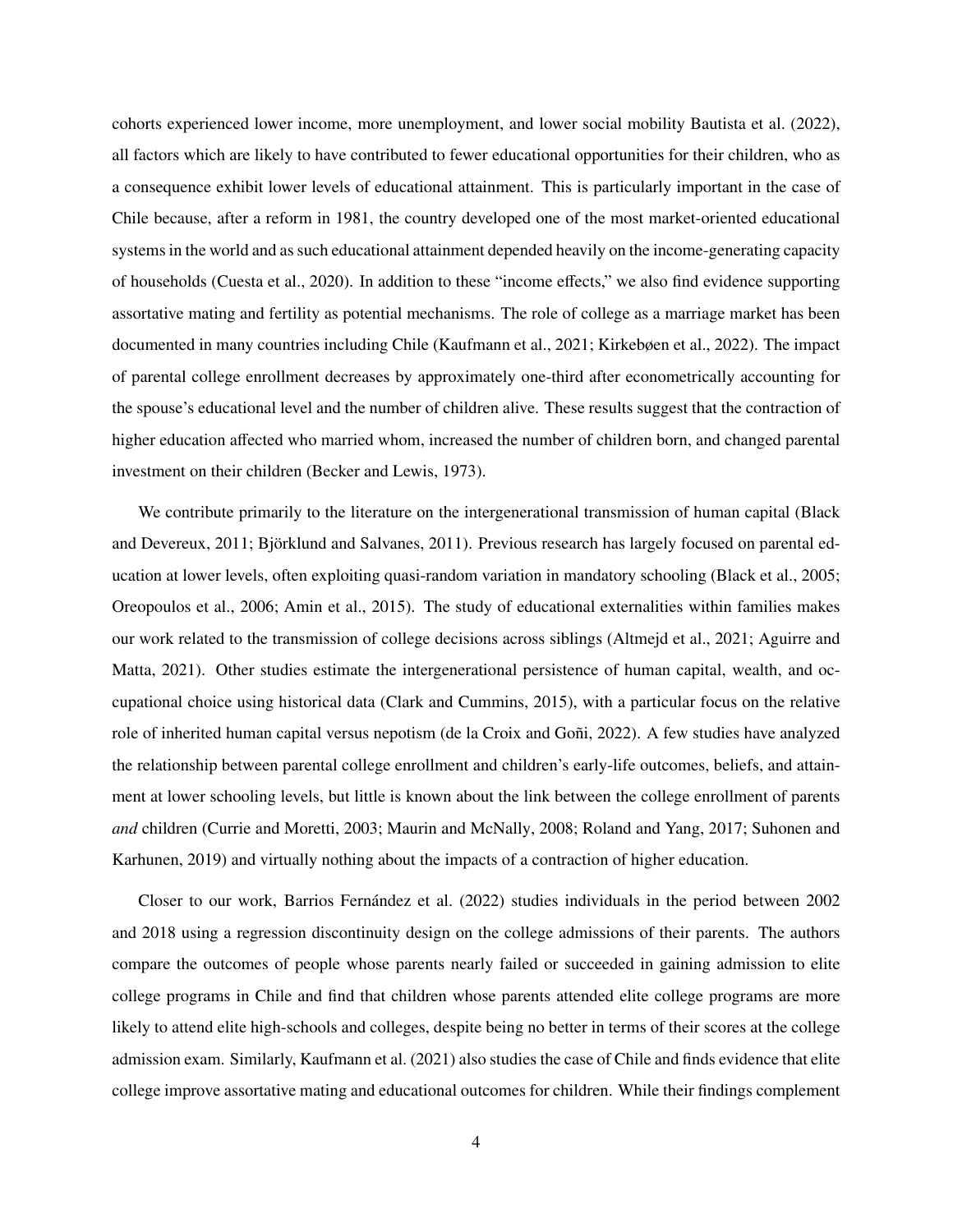ours, their focus is on the consequences of accessing elite versus non-elite colleges in terms of social capital. In contrast to them, we study the intergenerational transmission of higher education more generally.

Our focus on parent-child pairs also makes this paper related to the literature documenting that socioeconomic outcomes persist within families over time. Previous research has documented persistent status and social mobility patterns across different time horizons and in different sub-populations across the world [\(Barone and Mocetti,](#page-15-11) [2020;](#page-15-11) [Ager et al.,](#page-15-1) [2021;](#page-15-1) [Abramitzky et al.,](#page-15-12) [2021;](#page-15-12) [Alesina et al.,](#page-15-3) [2022\)](#page-15-3).

Finally, by estimating the intergenerational effects of policies implemented by a dictatorship, we also contribute to a rapidly growing literature documenting the legacies of authoritarian regimes and the consequences for the functioning of young democracies. Previous research has documented how authoritarian policies and institutions, different from educational reforms, have persistent effects and affect the distribu-tion of political and economic power (Martínez Bravo et al., [2018;](#page-17-6) González et al., [2020,](#page-17-7) [2021\)](#page-17-8). The link between dictatorship and educational policies also makes our paper related to research studying political regimes and redistribution [\(Acemoglu et al.,](#page-15-13) [2015\)](#page-15-13). Educational policy has garnered substantial attention, but most studies have focused on lower levels of education, with mixed findings (e.g., [Mulligan et al.,](#page-17-9) [2004;](#page-17-9) [Harding and Stasavage,](#page-17-10) [2013;](#page-17-10) [Paglayan,](#page-17-11) [2020\)](#page-17-11). We contribute with historical and quantitative evidence on the sizable impact of regime change on college enrollment. Importantly, the Pinochet regime approach to universities shares many features with other authoritarian regimes (Connelly and Grüttner, [2005\)](#page-16-9). These include the capture of the higher education system shortly after regime change and the elimination of demo-cratic structures within universities, as happened in the Soviet Union in 19[2](#page-5-0)2 and in Nazi Germany in 1933.<sup>2</sup>

## II. Historical background

Chile hosted eight universities in the 1960s, all of which were highly reliant on state funding. College enrollment grew from 25,000 (4.6%) students in 1960 to 146,000 (16.8%) by 1973 (panel (a) of Figure [1\)](#page-19-0). This was a period of mass expansion of higher education throughout Latin America which aimed at improving equality of opportunity and social mobility for the growing urban middle class [\(Brunner,](#page-15-14) [1984\)](#page-15-14). Since 1967, all universities in the country have used centralized admissions based on a standardized admissions test. Under this system, applicants rank programs – i.e. college-degree pairs – while universities rank applicants based on a weighted average of their grades in secondary and their admission exam's scores.

<span id="page-5-0"></span> $2$ They also include the introduction of controls over the student body, as happened in China during the Cultural Revolution and also in Nazi Germany [\(Waldinger,](#page-18-3) [2010,](#page-18-3) [2011;](#page-18-4) [Roland and Yang,](#page-18-1) [2017;](#page-18-1) [Li and Meng,](#page-17-12) [2020;](#page-17-12) [Alesina et al.,](#page-15-3) [2022\)](#page-15-3). The shutdown of Central European University by Hungarian strongman Viktor Orban in 2018 provides a more recent example.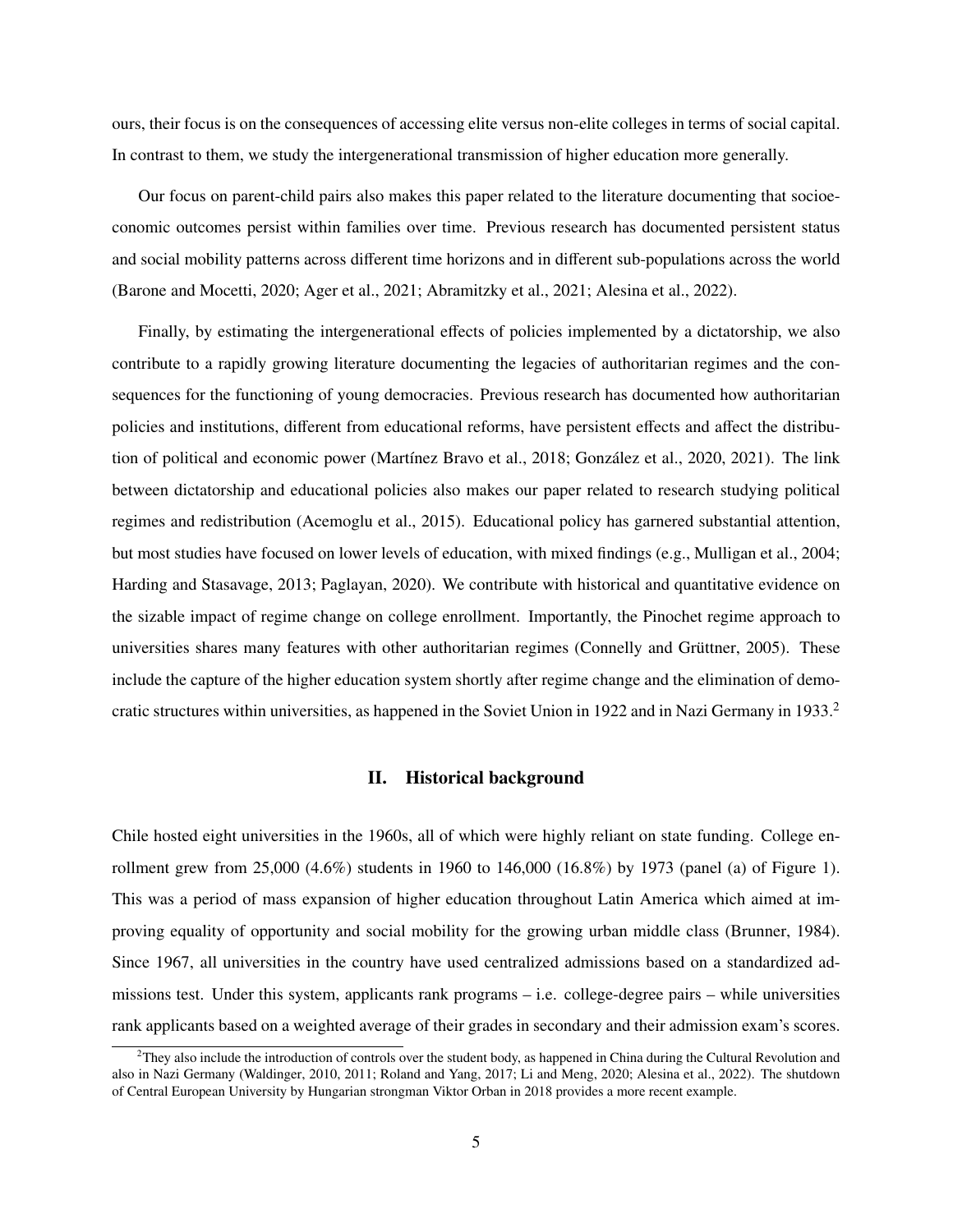Universities choose the weight awarded to each component and the number of openings per program. A deferred-acceptance algorithm then determines admissions.

Amid growing political polarization and worsening economic conditions, socialist president Salvador Allende, democratically elected in 1970, was overthrown by a military coup on September 11, 1973. A junta presided by General Augusto Pinochet assumed all executive and legislative powers and would go on to govern the country until 1990. Just two weeks after the coup, the junta appointed members of the military as rectors of all universities claiming that "universities have become centers for Marxist indoctrination" and that "the extremist agitation and hate preaching that almost drove Chile down a tragic abyss originated in these universities" [\(Brunner,](#page-16-10) [2008,](#page-16-10) p.137). Several academic units and most student groups were shut down, political activity was forbidden and teaching materials were censored, as "the regime insisted on depoliticizing student movements and discouraging student self-government" [\(CIA,](#page-16-11) [1985\)](#page-16-11).

The dictatorship's initial focus on repression and political control soon begun to incorporate a techno-cratic concern about the efficiency of public spending (Echeverría, [1980;](#page-16-12) [PIIE,](#page-17-13) [1984;](#page-17-13) [Velasco,](#page-18-5) [1994\)](#page-18-5). This was the result of the growing influence of a group of market-friendly economists known as the *Chicago Boys*, who argued that public subsidies failed to provide incentives for thrift or effort [\(CEP,](#page-16-13) [1992;](#page-16-13) Valdés, [1995\)](#page-18-6).[3](#page-6-0) Under their guidance, the Pinochet dictatorship embraced a more traditional concept of universities as centers of academic excellence and elite training. As early as 1974, the Ministry of Finance begun pushing for a reduction in subsidies to universities. The fact that these measures of fiscal austerity further helped to defuse the political threat posed by universities facilitated their implementation: "the regime's penchant for political control meshed conveniently with its penchant for economic conservatism" [\(Levy,](#page-17-14) [1986,](#page-17-14) p.105).

Panel (b) in Figure [1](#page-19-0) shows that the share of the education budget devoted to higher education steadily declined after 1974 and returned to its pre-Allende level of 30% only by 1980. This was a large financial blow to universities because subsidies were their main source of funding. A push for higher tuition met with strong resistance and was abandoned, thus forcing universities to downscale their operations. Panel (c) shows that applicants exceeded openings at all points in time, meaning that supply was always the binding constraint on admissions. Openings rose in tandem with spending under Salvador Allende (1970-73), but fell and stagnated after the coup: there were 47,000 openings in 1973 but only 33,000 in 1980. As a result of the contraction in the number of seats available, college enrollment sharply declined from 16.9% in 1973 to 10.5% in 1981 (panel (a) of Figure [1\)](#page-19-0). Applicants with the lowest test scores were the ones who mechanically failed to gain admission as the number of openings fell.

<span id="page-6-0"></span> $3$ The regime also connected their view on public funding with undesirable activism: "the mediocrity in higher education... [is] a source of frustration for students, who become a breeding ground for political agitation" [\(Brunner,](#page-16-10) [2008,](#page-16-10) p.147).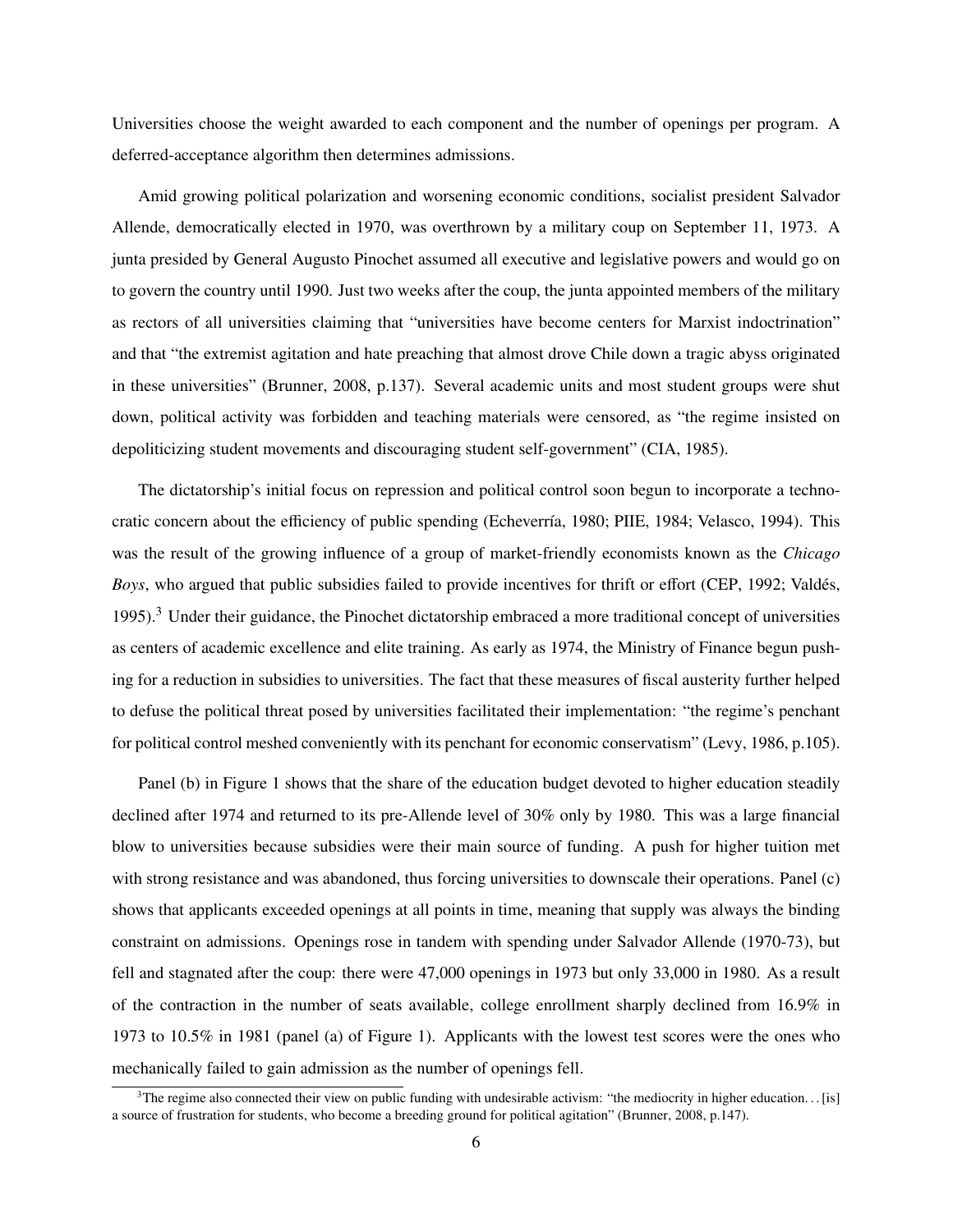A market-oriented reform in 1981 turned satellite campuses into independent institutions, further reduced subsidies, and opened the system to competition by new universities which were not eligible for government funding. The higher-education system has been institutionally the same since the 1981 reform. Enrollment rates increased after 1981 to become of the largest in the region, mostly driven by private institutions. Perhaps the most important policy between 1981 and 2017 was the introduction of state-guaranteed loans in the early 2000s, which furthered increased college enrollment [\(Solis,](#page-18-7) [2017\)](#page-18-7).

The military regime also drafted a new constitution in 1980, which awarded Pinochet an eight-year term as "president." In October 1988, a plebiscite was held to determine whether Pinochet would remained in power. This was the first free election in Chile since 1973 (González and Prem, [2018\)](#page-17-15). The "NO" option won with 55% of votes and triggered the country's democratic transition, with the first presidential election held in 1989 and Pinochet stepping down as president in March 1990.

## III. Empirical framework

#### *A. Census and estimating samples*

Our main data source are individual records from the 2017 census. The census collects basic demographic information and records both educational attainment and labor market outcomes. We observe a little more than 17.5 million people organized in 5.6 million households. Given our interest in individuals who reached college age around the 1973 coup, we focus on the 2.6 million individuals who reached age 21 between 1964 and 1981, creating an 18-cohort window around 1973, the year of the military coup. We end the sample with the 1981 cohort to mitigate the confounding effect of the university reform. We focus on age 21 because it is a conservative estimate for the average age of first-year college students at the time of the coup.[4](#page-7-0) The results are robust to tighter bandwidths or small changes in the age of college entry.

Given our interest in the decision to enroll in college, we additionally focus on the sub-population of individuals who report completed secondary education. We do this to ensure a relevant counterfactual for college enrollment, i.e. completed secondary. This restriction leaves us with little more than 1 million individuals who we consider to be the population of interest for the first part of our analysis.

To detect parents and their children, we rely on household composition. The census classifies individuals into households and reports the relationship of all household members to one individual identified as the

<span id="page-7-0"></span><sup>4</sup>The average age of first-year college students in 1970 was 21. See Appendix Figure [A.1](#page-32-0) for details.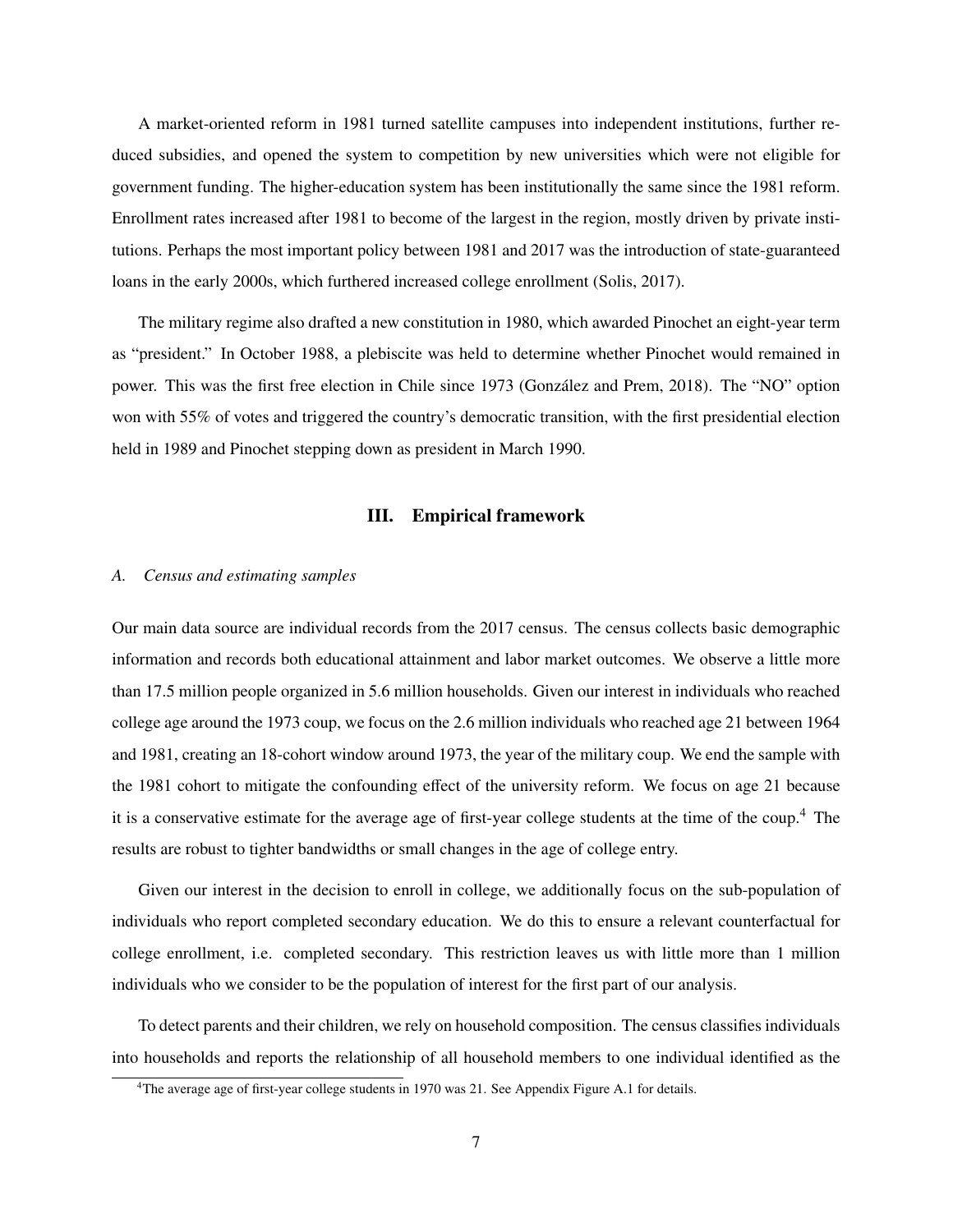household head. We connect children to their parents using different combinations of within-household relationships, which means that we can only connect parents and children who lived in the same household in 2017. About 90% of our sample is composed of individuals reported as children of the household head.<sup>[5](#page-8-0)</sup>

We restrict the sample to children between 25 and 40 years old to measure final college enrollment, while ensuring balance in the distribution of parental cohorts. We verify below that the results are robust to changes in this bandwidth. We can connect each child to only one parent (the household head), but we use information on the spouse of the parent (if observed) to provide suggestive evidence on assortative mating as a mediating mechanism, and to assess the extent to which fertility patterns could qualify our findings. The final sample includes 228,608 individuals (children), 58% of whom report having enrolled in a university. Appendix Table [A.1](#page-25-0) compares characteristics of the estimating sample with a series of nested groups in the population to assess differences. Children in our sample are on average more educated than the general population, but this is mostly driven by the restriction that their parents must have completed secondary education. Otherwise, the estimating sample is observationally similar to the rest of the population.

#### *B. Empirical strategy*

We begin by studying the educational attainment of parents in a small window around the 1973 military coup. More precisely, we estimate trend breaks in college enrollment conditional on secondary completion by estimating the following reduced-form model:

<span id="page-8-1"></span>
$$
Y_{ic} = \alpha + \beta X_i + \pi_0 f(c) + \pi_1 1(c \ge 1973) \times g(c) + u_{ic}
$$
 (1)

where  $Y_{ic}$  is an outcome of individual *i*. The cohort indicates the year in which individuals turned 21 years old and it is indexed by *c*. The characteristics *X<sup>i</sup>* include gender-specific county-of-birth fixed effects,  $1(c \ge 1973)$  is an indicator equal to one for individuals who reached 21 years old in 1973 or later, while  $f(c)$ and  $g(c)$  are polynomial functions capturing birth-cohort profiles in  $Y_{ic}$ . We set the running variable equal to zero for 1972 and use a linear polynomial  $f(c) = g(c) = c$  to avoid over-fitting. Our parameter of interest is  $\pi_1$ , which directly captures the trend change (kink) for cohorts reaching college age after 1973. Finally,  $u_{i,c}$  is an error term clustered at the county-of-birth level. To account for correlation of the error term within cohorts, we also provide *p*-values from the Wild cluster bootstrap procedure [\(Cameron et al.,](#page-16-14) [2008\)](#page-16-14).

<span id="page-8-0"></span>In this econometric strategy, we study the impact of the contraction of higher education by looking at

 $5An$  extra 5% corresponds to household heads that have a parent living with them. Other categories are much smaller and include siblings of the household head, the spouse of the household head and children of the spouse.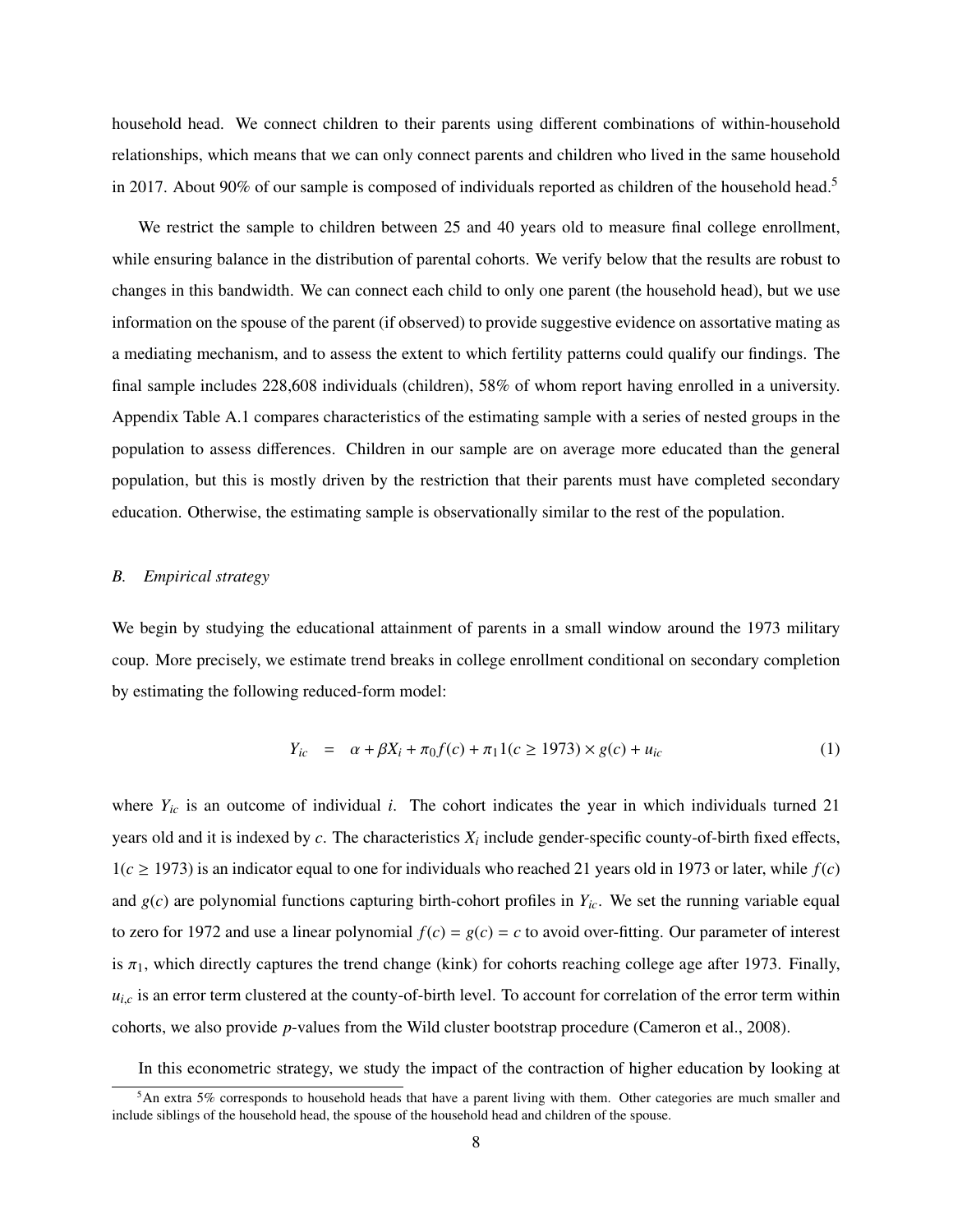changes in the respective cohort-level trends of our outcomes of interest, in the spirit of the regression kink design [\(Card et al.,](#page-16-3) [2015\)](#page-16-3). As such, the identifying assumption is that in the absence of the military coup there is little reason to expect kinks in these outcomes for people reaching age 21 after 1973.<sup>[6](#page-9-0)</sup>

When providing estimates of the intergenerational effects, we again use equation [\(1\)](#page-8-1). The main difference is that the cohort trends correspond to the observed parent, while the outcome of interest corresponds to the child. In our preferred specification, we expand the set of individual controls for the child  $(X_i)$  to include the following sets of fixed effects: (i) gender by county of birth, (ii) gender by parent's gender, (iii) relationship to household head and (iv) age. The latter alleviates the concern that parents from later cohorts will tend to have children that are younger in 2017, who may have different outcomes due to secular trends.

## IV. Results

#### *A. The coup and college enrollment*

Panel (a) in Figure [2](#page-20-0) shows the share of people per cohort that report any college in the 2017 census. We focus on the population of individuals who reported at least complete secondary education and who reached college age between 1964 and 1980 (*x*-axis). These restrictions leave us with little more than one million observations. The vertical line in this figure marks the year of the military coup (1973). The plot clearly shows a rapid increase in college entry for the cohorts who reached college age before the coup, followed by a large decline for people in cohorts who reached the same college age but after the coup. The enrollment rate increased by 6 percentage points (pp) between the 1964 and 1972 cohorts and decreased by 10 pp between the 1972 and 1981 cohorts. Panel (b) shows similar trends, with perhaps an even larger decline, for the sub-sample of the population who we observed as a parent in 2017. [Bautista et al.](#page-15-0) [\(2022\)](#page-15-0) shows that this kink is *not* driven by an overall decrease in education spending as a whole nor by a reduction in graduation in lower levels of education, i.e. the contraction of enrollment is specific for higher education.

Panels (c) and (d) in Figure [2](#page-20-0) present a visual representation of the trend break in the series of college enrollment before and after the coup. The solid lines capture the actual trends in the two periods around 1973, while the dashed line represents our estimate of the counterfactual trend for the post-coup period, i.e. the extrapolation of the pre-coup trend to the post-coup period. Importantly, the linear trends fit the data accurately. In order to calculate the magnitude and statistical significance of the break, panel A in Table [1](#page-22-0)

<span id="page-9-0"></span><sup>&</sup>lt;sup>6</sup>We include 18 cohorts reaching college age between 1964 and 1981. The discrete nature of the running variable prevents the application of a non-parametric approach to select an optimal bandwidth. We verify that results are robust to bandwidth changes.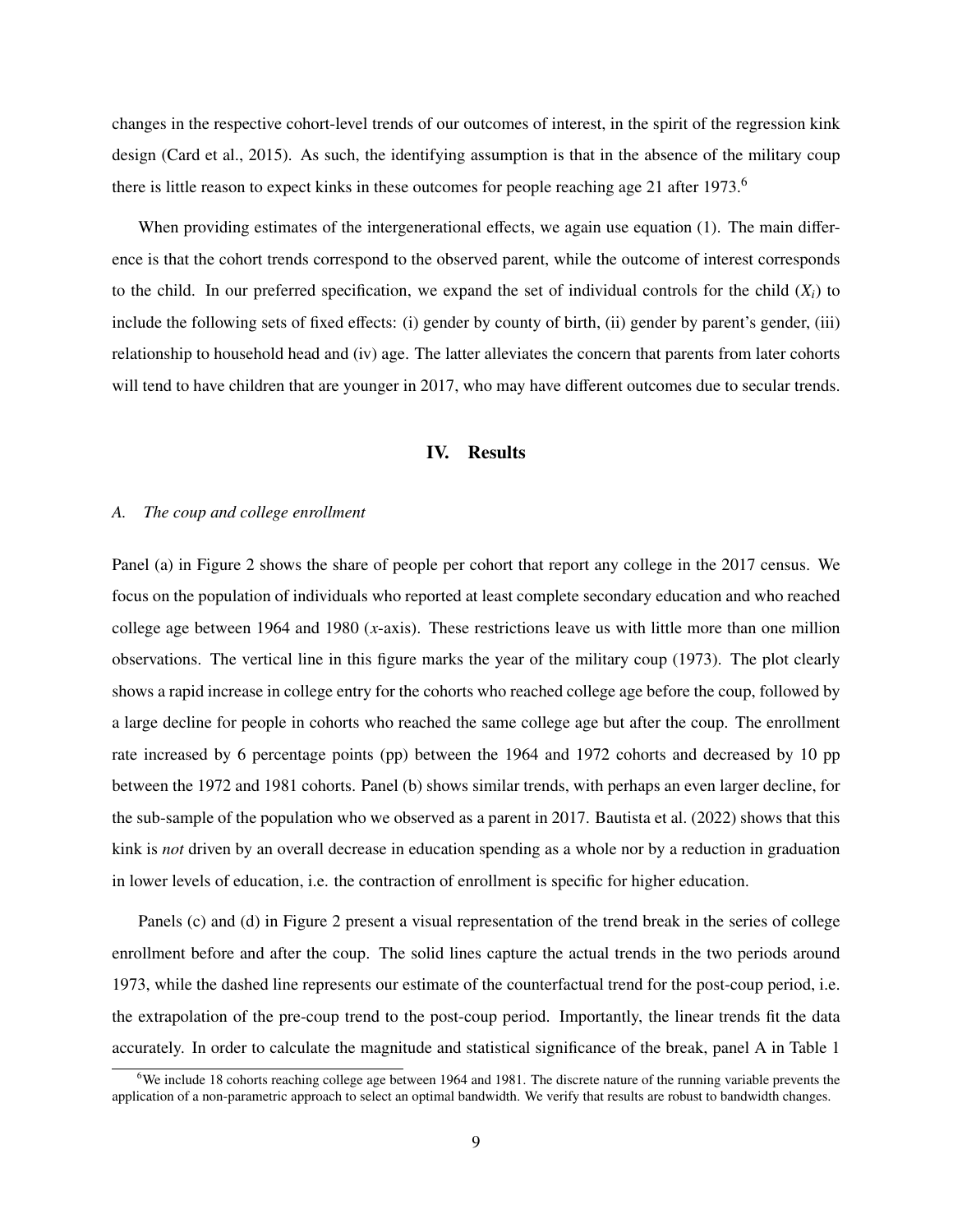presents our estimates of trend breaks using the micro-data from the census in the sample of linked parents. We report standard errors clustered by county of birth and *p*-values from wild cluster bootstrap at the cohort level. Column 1-3 in panel A show that, for different combinations of fixed effects, college enrollment increased by 0.6 pp for each new cohort reaching college age before the coup. This trend *decreased* by 2.1 pp per cohort for those reaching the same age after the coup. The difference between the two coefficients indicates a net enrollment trend of -1.5 pp per cohort after the coup.

We focus on the impact of the decreasing enrollment rates on the children of parents affected by the contraction of the higher education system. [Bautista et al.](#page-15-0) [\(2022\)](#page-15-0) show that the fewer educational opportunities had significant economic consequences for the affected individuals as they had worst labor markets outcomes and struggled to climb up the socioeconomic ladder. The documented negative economic impact the contraction had on parents suggests the existence of downstream effects among their children.

### *B. Intergenerational e*ff*ects*

We now study the educational attainment of children with a parent in the affected cohorts. The children in our sample are between 25 and 40 years old in 2017, meaning that the oldest ones reached age 21 in 1998, eight years after the end of the Pinochet regime. Panel B in Table [1](#page-22-0) provides estimates of the relationship between the cohort of the parent and the college enrollment of the child. For people with a parent who reached college age before the coup, column 1 shows a positive trend in college entry of 0.4 pp per cohort. But this trend reverses for those with a parent in the affected cohorts and becomes -0.1 pp per year, suggesting a positive causal relationship between the college enrollment of parents and children.

The results are robust to a wide range of specification decisions. Column 1 in Table [1](#page-22-0) includes gender by county of birth fixed effects. Column 2 further controls for the combination of parent's and child's gender. Column 3 includes an additional set of indicators for the relationship of the child to the household head in the census, which is the information we rely on to link parents and children. Reassuringly, the results change very little across specifications. Column 4 introduces age fixed effects for the child. These controls help to address the concern that children with parents in the affected cohorts are likely to be younger, which could downward-bias the estimate of the intergenerational effect if younger people benefit from a positive secular trend in college enrollment after democratization. Indeed, we find that controlling for the child's age makes the baseline trend negligible and insignificant, while increasing the per-cohort decline after the coup from -0.5 pp to -0.[7](#page-10-0) pp. We consider column 4 to be our preferred econometric specification.<sup>7</sup>

<span id="page-10-0"></span><sup>7</sup>Results are hardly affected if we consider more conservative bandwidths for the ages of parents (Appendix Figure [A.2\)](#page-33-0) or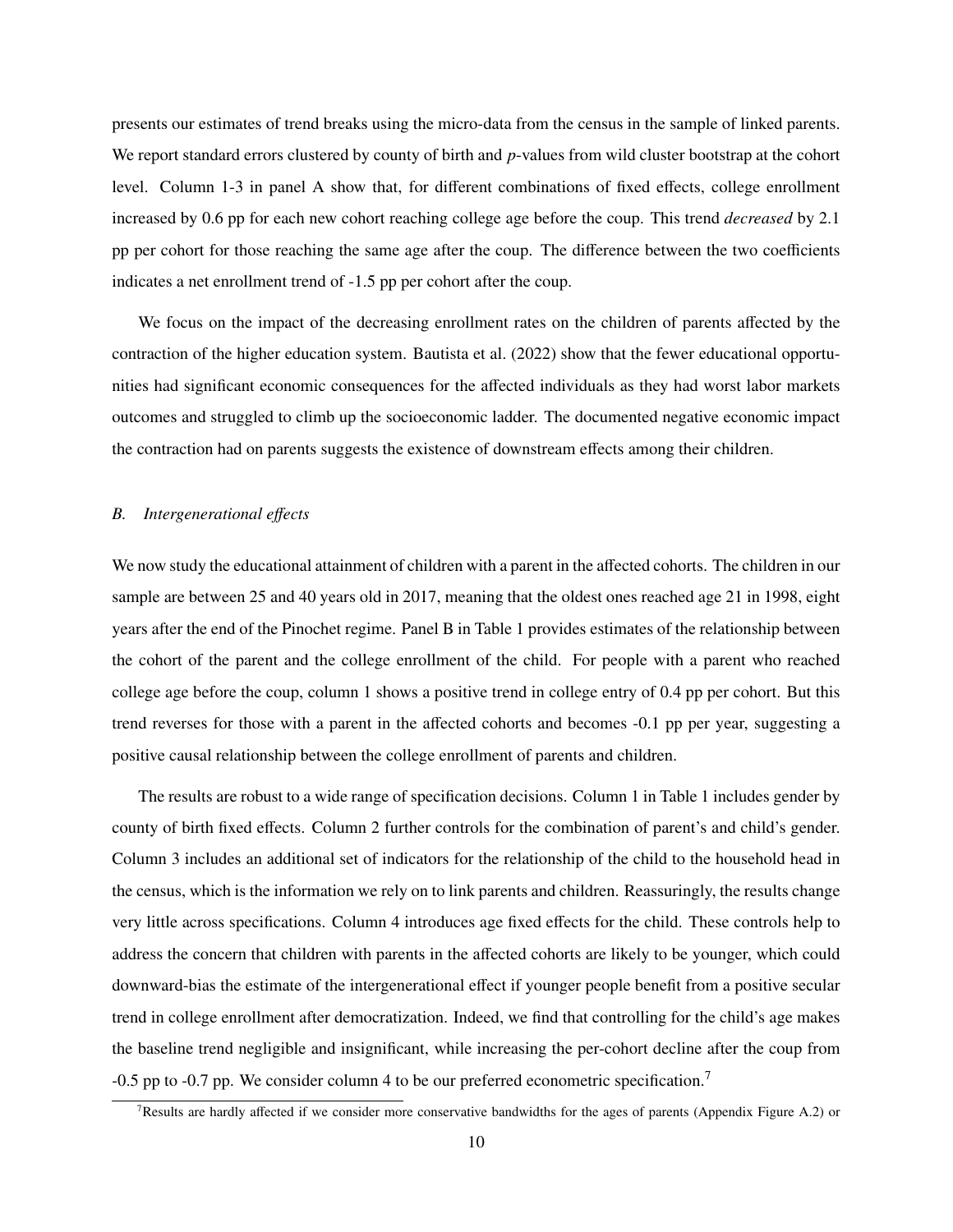Figure [3](#page-21-0) provides a non-parametric visualization of the results from this specification. Panel (a) shows point estimates and 95% confidence intervals for parents' college enrollment. As in our main analysis above, there is an upward trend in college enrollment among cohorts reaching college age before the coup, while those reaching the same age after the military take-over experience a sharp decline. Panel (b) shows the relationship between the cohort of the parent and the college enrollment of their children. We observe a clear decline in the probability of going to college for children with a parent that reached college age after the coup. For example, a child with one parent who reached age 21 in 1979 is approximately 5 pp less likely to go to college (9% of sample mean) than a child with a parent that reached the same age right before the coup in 1972. This suggests that the contraction of higher education caused by the Pinochet dictatorship had sizable intergenerational effects, even after the country's return to democracy in 1990.

### *C. Additional results and mechanisms*

We begin exploring heterogeneous estimates by household status and gender. Table [A.3](#page-27-0) shows that the downward kink in college enrollment is stronger for affected children who are household heads or spouses than for those classified as children of the head. This is consistent with status within the household being endogenously co-determined with college enrollment, i.e. children with a parent in the affected cohorts are both less likely to go to college and more likely to have their parents as dependents. Table [A.4](#page-28-0) provides disaggregate results based on gender of the parent or the child. Effects are slightly larger for mothers, a result consistent with the larger socioeconomic impact of the reduction in college enrollment for women [\(Bautista](#page-15-0) [et al.,](#page-15-0) [2022\)](#page-15-0) and with recent evidence on the importance of mother's schooling [\(Amin et al.,](#page-15-8) [2015\)](#page-15-8).

To better understand the stage at which the educational attainment of children with affected parents lags behind, column 5 in Table [1](#page-22-0) includes an additional control indicating whether the child completed secondary education. As expected, this control absorbs some of the variation in college enrollment, but its inclusion only leads to a small reduction in the magnitude of the estimated kink. Hence, most of the effect of parental college enrollment materializes after children finish secondary. Appendix Table [A.5](#page-29-0) provides additional results using completion of each grade in primary and secondary as dependent variable. The parental cohort trends are smooth for all grades in primary. However, we find evidence of a downward kink in the probability of progressing through all grades in secondary for children with a parent in the affected cohorts. The magnitude of these kinks is much smaller than for college enrollment, confirming that the

different windows of ages for the children included in the sample (Appendix Table [A.2.](#page-26-0) The latest exercise includes a narrow bandwidth with ages 25-30, i.e. the average person in this sample was *born* in 1990, the year in which Chile returned to democracy.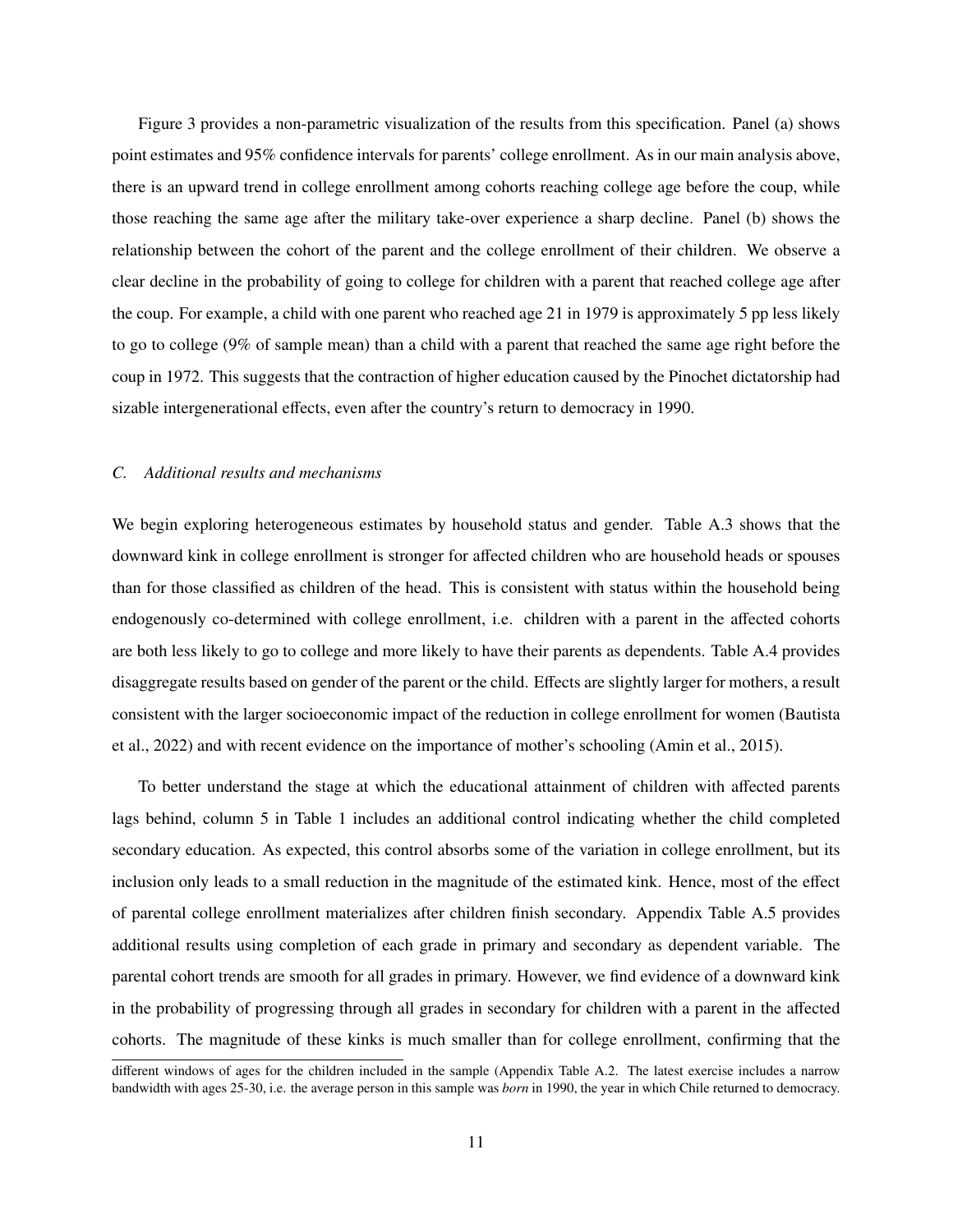transition into higher education is the critical juncture with the largest intergenerational effects.

Our strategy to link parents and children only allows us to credibly link each child to one of the parents. But having a parent with college plausibly affects the child partly through the educational attainment of the other parent, which we do not observe. To explore this possibility, Appendix Table [A.6](#page-30-0) uses information on the spouse of the linked parent as a proxy.[8](#page-12-0) Children with a parent in the affected cohorts exhibit downward kinks in the probability that the parent has a spouse and, if present, in the probability that the spouse attended college, consistent with assortative mating. Controlling for the education level of the spouse reduces the magnitude of the kink in the child's college enrollment from -0.6 pp per cohort to -0.4 (33% drop).

Finally, we explore the role of fertility as a mechanism. Previous research has documented the negative impact of college education on fertility [\(Goldin,](#page-16-15) [2021\)](#page-16-15). Therefore, children of mothers in the affected cohorts might have received fewer investments from their parents due to a quantity-quality trade-off [\(Becker](#page-15-4) [and Lewis,](#page-15-4) [1973\)](#page-15-4). For this analysis, we restrict the sample to children who we are able to connect with their mother, as detailed information on fertility is fortunately available for women in the 2017 census. We present our findings in Appendix Table [A.7.](#page-31-0) Column 1 shows that pre-coup cohorts faced a negative trend in fertility but it weakened for the post-coup cohorts, suggesting a negative association between women's college attainment and fertility, as already shown by previous literature [\(Goldin et al.,](#page-17-16) [2006\)](#page-17-16). Columns 2 and 3 fail to find post-coup deviations in the trends for the number of children alive and mother's age at birth, although point estimates have the expected sign. To assess the extent to which fertility may explain the intergenerational persistence of college, we study the impact of the kink in mothers' college attainment on the likelihood that their children attend college. Column 4 presents estimates from our baseline specification and columns 5 to 8 add fertility related fixed-effects. Results suggest that controlling for the number of children and age at birth decreases the kink coefficient by 12 and 40%, respectively. We interpret this as suggestive evidence that the quantity-quality trade-off could be a relevant mechanism behind our results.

## *D. Instrumental variables estimates*

Following the econometric strategies of [Card and Yakovlev](#page-16-16) [\(2014\)](#page-16-16) and [Card et al.](#page-16-3) [\(2015\)](#page-16-3), we can leverage the cross-cohort variation in college enrollment triggered by the dictatorship as an excluded instrument to provide Instrumental Variables (IV) estimates of the intergenerational effects of attending college. The corresponding exclusion restriction in this case requires that the cohort of parents only affects children's

<span id="page-12-0"></span> ${}^{8}$ For this part of the analysis, we must restrict the sample to linked parents that are household heads, as we cannot identify spouses for others. However, household heads are the bulk of linked parents overall.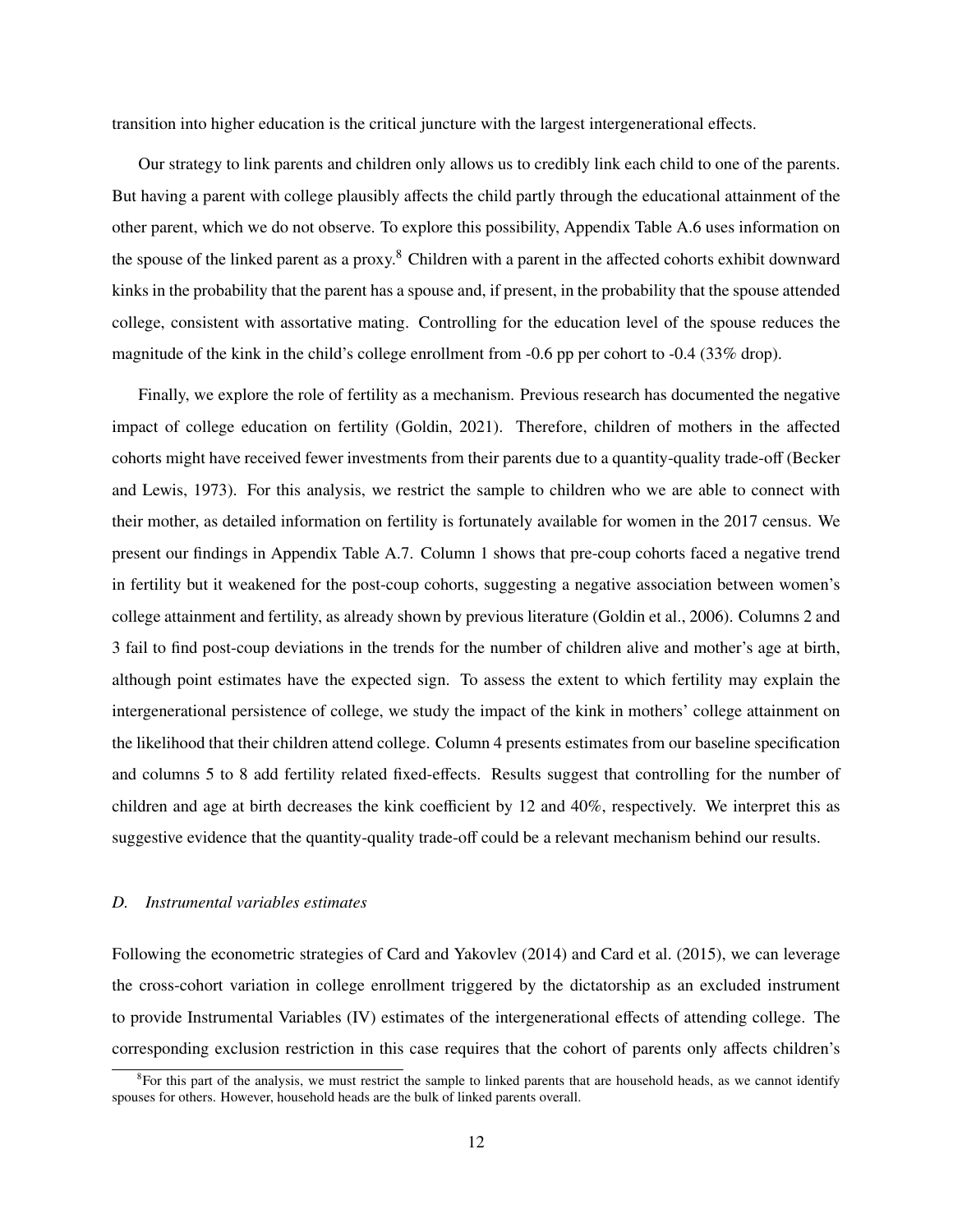educational attainment through its effect on the parent's college enrollment. In this regard, our use of a short bandwidth attempts to ensure that we only compare cohorts facing similar economic and political conditions but whose chances of attending college were affected by the regime change. Table [2](#page-23-0) provides IV estimates of the effect of parental college enrollment on their children's probability of enrollment.

The results from our preferred specification, including age fixed effects for the child, indicate that having a parent that went to college increases their children's chances of enrolling by 32 pp (55% of the sample mean). In all cases the IV estimates are comparable to the partial correlations estimated through OLS. Nonetheless, this effect must be interpreted as a local average treatment effect (LATE) [\(Angrist et al.,](#page-15-15) [1996\)](#page-15-15), i.e. the average causal effect for children of parents whose college enrollment was affected because they reached college age in the years of reduced supply by the military government.

## V. Conclusion

Does college enrollment transmit itself across generations? We have used the arrival of the Pinochet dictatorship to Chile in 1973 as a natural experiment to provide a positive answer to this question. Children who happened to have parents who were less likely to enroll in college for policy changes beyond their control are also less likely to enroll in college themselves. The impact of parental educational decisions on their children is large and persists across decades, even after critical junctures such as a country's democratization. Our estimates suggest that the returns to college enrollment might be significantly larger than previously thought as positive returns for one generation causes positive spillovers in the following one. Moreover, when combined with previous research suggesting positive externalities across siblings, it is reasonable to conjecture that the benefits of college could be even larger. Finally, inspired by previous literature, we explored and provided tentative evidence of income effects, assortative mating, and fertility as potential mechanisms behind the intergenerational transmission of college.

The link between policy and the persistence of higher education within families over a fifty year period also speaks to the relative role of nature (e.g. genetics) versus nurture (e.g. investments) in driving the socioeconomic paths of individuals [\(Holmlund et al.,](#page-17-17) [2011\)](#page-17-17). A branch of the previous literature has suggested that our fate could be strongly tied to the status of our parents and even grandparents [\(Clark,](#page-16-17) [2014\)](#page-16-17). Under this view, the potential socioeconomic impacts of policies are inevitable constrained (although not determined) by historical circumstances in your family lineage. We have documented that policies implemented fifty years ago can have large consequences on the socioeconomic paths of individuals, affect a variety of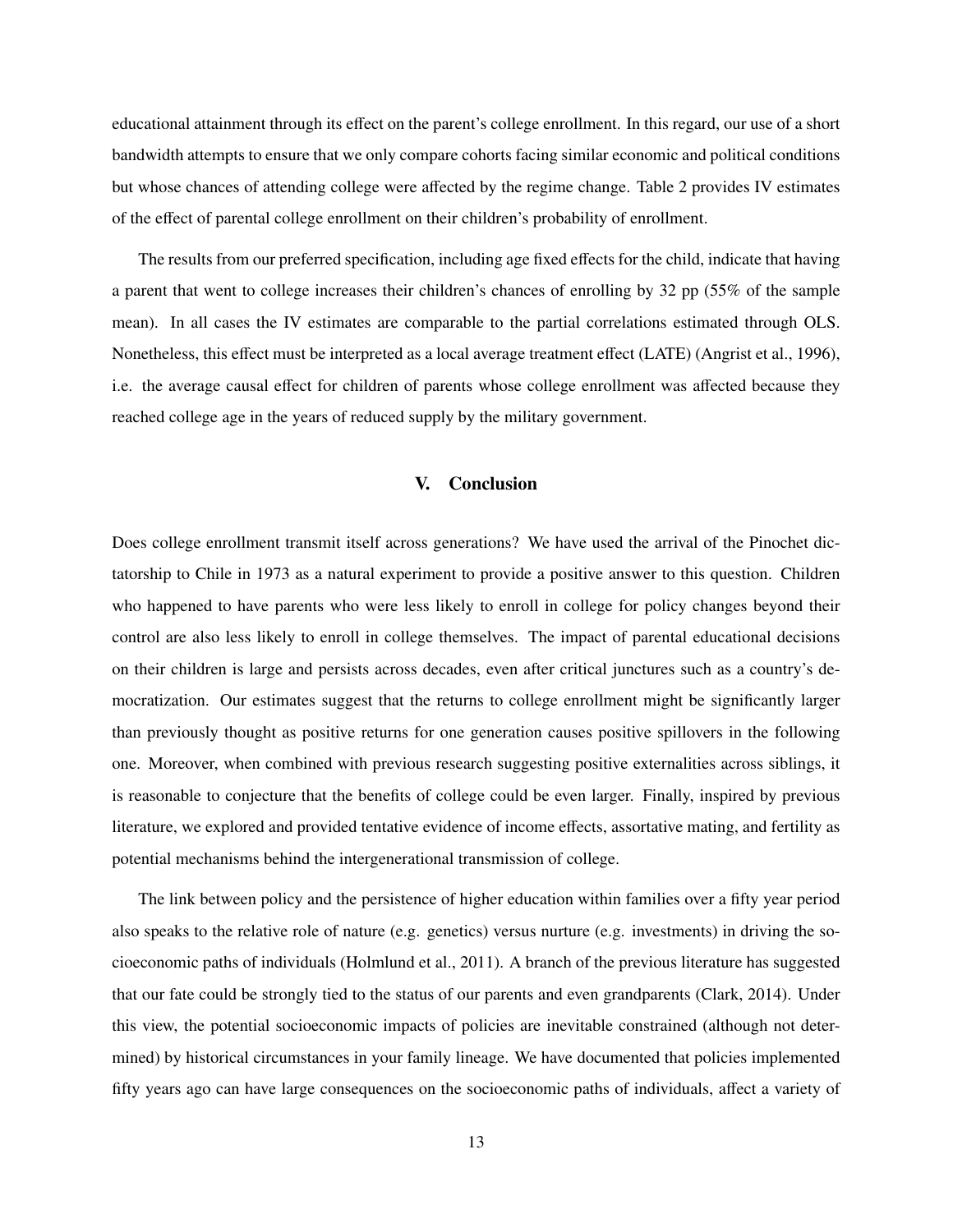life-changing decisions (college, marriage, work), and through these then affect the fate of their children. As such, our evidence lessens the modern importance of nature as driver of the economic life-cycle.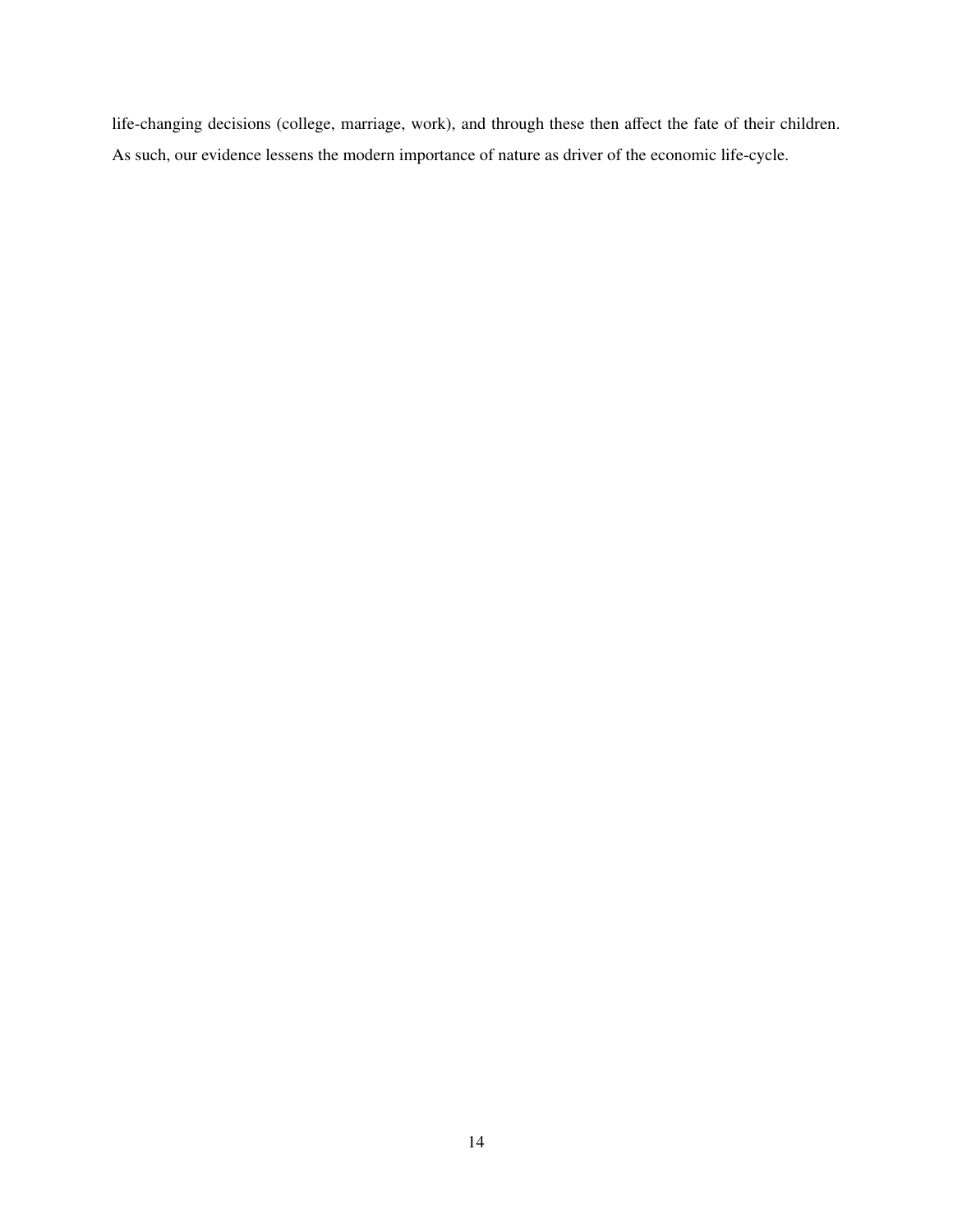#### References

- <span id="page-15-12"></span>Abramitzky, R., Boustan, L., Jacome, E., and Perez, S. (2021). Intergenerational mobility of immigrants in the United States over two centuries. *American Economic Review*, 111(2):580–608.
- <span id="page-15-13"></span>Acemoglu, D., Naidu, S., Restrepo, P., and Robinson, J. A. (2015). Democracy, Redistribution, and Inequality. In Atkinson, A. and Bourguignon, F., editors, *Handbook of Income Distribution*, volume 2, pages 1885 – 1966. Elsevier.
- <span id="page-15-1"></span>Ager, P., Boustan, L., and Eriksson, K. (2021). The intergenerational effects of a large wealth shock: White southerners after the Civil War. *American Economic Review*, 111(11):3767–3794.
- <span id="page-15-9"></span>Aguirre, J. and Matta, J. J. (2021). Walking in your footsteps: Sibling spillovers in higher education choices. *Economics of Education Review*, 80:102062.
- <span id="page-15-3"></span>Alesina, A., Seror, M., Yang, D., You, Y., and Zeng, W. (2022). Persistence despite revolutions. *NBER Working Paper 27053*.
- <span id="page-15-2"></span>Altmejd, A., Barrios-Fernandez, A., Drlje, M., Goodman, J., Hurwitz, M., Kovac, D., Mulhern, C., Neilson, ´ C., and Smith, J. (2021). O brother, where start thou? sibling spillovers on college and major choice in four countries. *Quarterly journal of economics*, 136(3):1831–1886.
- <span id="page-15-8"></span>Amin, V., Lundborg, P., and Rooth, D.-O. (2015). The intergenerational transmission of schooling: Are mothers really less important than fathers? *Economics of Education Review*, 47:100–117.
- <span id="page-15-15"></span>Angrist, J. D., Imbens, G. W., and Rubin, D. B. (1996). Identification of causal effects using instrumental variables. *Journal of the American statistical Association*, 91(434):444–455.
- <span id="page-15-11"></span>Barone, G. and Mocetti, S. (2020). Intergenerational mobility in the very long run: Florence 1427–2011. *Review of Economic Studies*, 88(4):1863–1891.
- <span id="page-15-10"></span>Barrios Fernández, A., Neilson, C., and Zimmerman, S. D. (2022). Elite universities and the intergenerational transmission of human and social capital. *Available at SSRN 4071712*.
- <span id="page-15-0"></span>Bautista, M. A., González, F., Martínez, L. R., Muñoz, P., and Prem, M. (2022). Dictatorship, higher education and social mobility. *Working Paper*.
- <span id="page-15-4"></span>Becker, G. S. and Lewis, H. G. (1973). On the interaction between the quantity and quality of children. *Journal of Political Economy*, 81(2):S279–S288.
- <span id="page-15-6"></span>Bjorklund, A. and Salvanes, K. G. (2011). Education and Family Background: Mechanisms and Policies. ¨ In Hanushek, E. A., Machin, S., and Woessmann, L., editors, *Handbook of the Economics of Education*, volume 3, pages  $201 - 247$ . Elsevier.
- <span id="page-15-5"></span>Black, S. E. and Devereux, P. J. (2011). Recent Developments in Intergenerational Mobility. In Card, D. and Ashenfelter, O., editors, *Handbook of Labor Economics*, volume 4, pages 1487 – 1541. Elsevier.
- <span id="page-15-7"></span>Black, S. E., Devereux, P. J., and Salvanes, K. G. (2005). Why the Apple Doesn't Fall Far: Understanding Intergenerational Transmission of Human Capital. *American Economic Review*, 95(1):437–449.
- <span id="page-15-14"></span>Brunner, J. J. (1984). Informe Sobre el Desarrollo y el Estado Actual del Sistema Universitario en Chile. Programa Flacso-Santiago de Chile, Documento de Trabajo 227.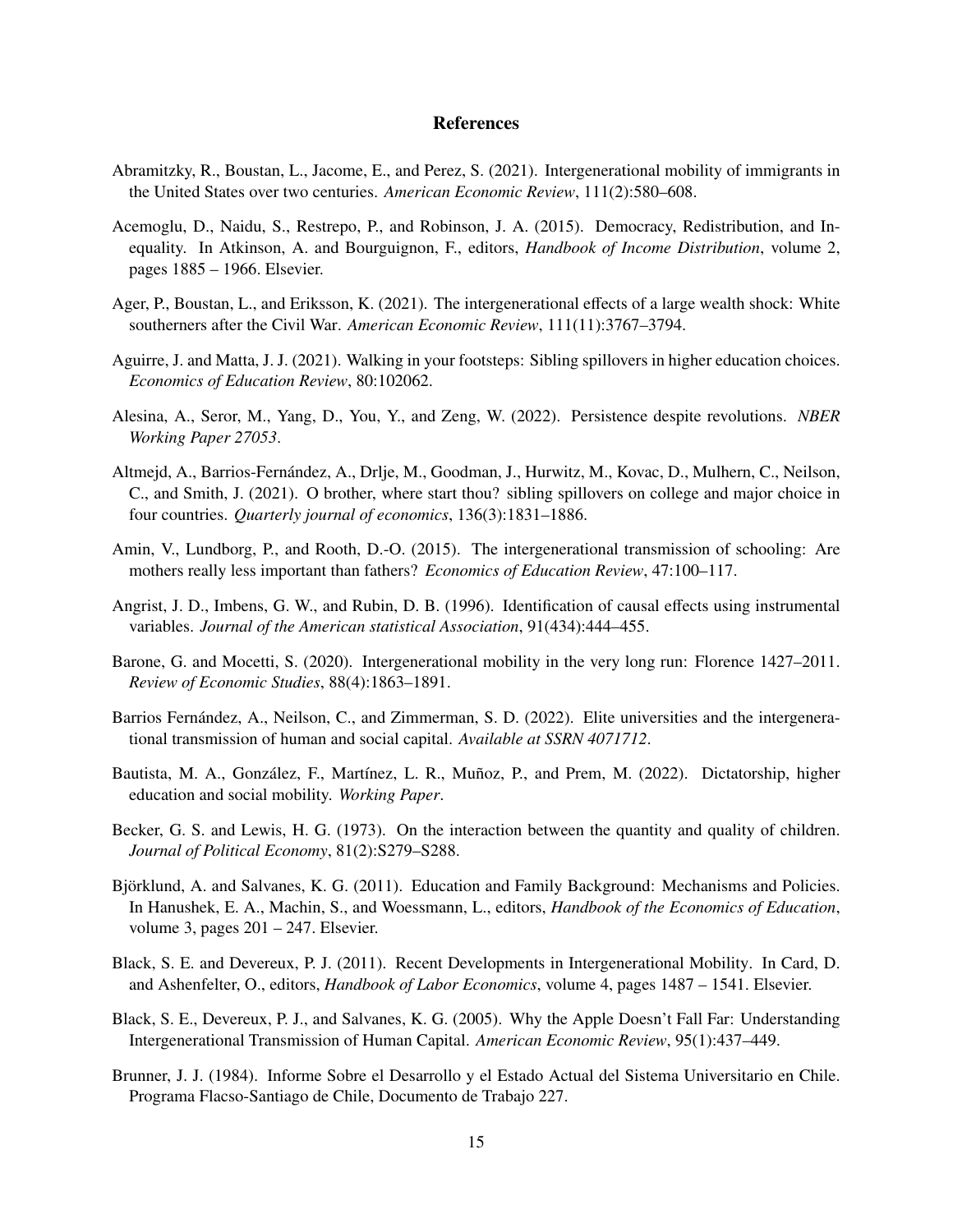- <span id="page-16-10"></span>Brunner, J. J. (2008). *Educación Superior en Chile: Instituciones, Mercados y Políticas Gubernamentales, 1967-2007*. PhD thesis, Universiteit Leiden.
- <span id="page-16-14"></span>Cameron, A. C., Gelbach, J. B., and Miller, D. L. (2008). Bootstrap-based Improvements for Inference with Clustered Errors. *Review of Economics and Statistics*, 90(3):414–427.
- <span id="page-16-4"></span>Campante, F. and Yanagizawa-Drott, D. (2016). The intergenerational transmission of war. *Working Paper*.
- <span id="page-16-0"></span>Cantoni, D. and Yuchtman, N. (2014). Medieval universities, legal institutions, and the commercial revolution. *Quarterly Journal of Economics*, 129(2):823–887.
- <span id="page-16-3"></span>Card, D., Lee, D. S., Pei, Z., and Weber, A. (2015). Inference on Causal Effects in a Generalized Regression Kink Design. *Econometrica*, 83(6):2453–2483.
- <span id="page-16-16"></span>Card, D. and Yakovlev, E. (2014). The Causal Effect of Serving in the Army on Health: Evidence from Regression Kink Design and Russian Data. Working Paper.
- <span id="page-16-13"></span>CEP (1992). *El Ladrillo: Bases de la Pol´ıtica Econ´omica del Gobierno Militar Chileno*. Centro de Estudios Públicos.
- <span id="page-16-2"></span>Chetty, R., Friedman, J. N., Saez, E., Turner, N., and Yagan, D. (2020). Income segregation and intergenerational mobility across colleges in the United States. *Quarterly Journal of Economics*, 135(3):1567–1633.
- <span id="page-16-1"></span>Chetty, R., Kline, P., and Saez, E. (2014). Where is the land of opportunity? the geography of intergenerational moblility in the United States. *Quarterly Journal of Economics*, 129(4):1553–1623.
- <span id="page-16-11"></span>CIA (1985). Latin America Review – Chile: Resurgence of University Student Politics. *Central Intelligence Agency (FOIA Collection)*.
- <span id="page-16-17"></span>Clark, G. (2014). *The Son Also Rises: Surnames and the History of Social Mobility*. Princeton University Press.
- <span id="page-16-6"></span>Clark, G. and Cummins, N. (2015). Intergenerational wealth mobility in England, 1858–2012: Surnames and social mobility. *Economic Journal*, 125(582):61–85.
- <span id="page-16-9"></span>Connelly, J. and Grüttner, M., editors (2005). *Universities Under Dictatorship*. Pennsylvania State University Press.
- <span id="page-16-5"></span>Cuesta, J. I., González, F., and Larroulet, C. (2020). Distorted quality signals in school markets. *Journal of Development Economics*, 147:102532.
- <span id="page-16-8"></span>Currie, J. and Moretti, E. (2003). Mother's Education and the Intergenerational Transmission of Human Capital: Evidence from College Openings. *Quarterly Journal of Economics*, 118(4):1495–1532.
- <span id="page-16-7"></span>de la Croix, D. and Goñi, M. (2022). Nepotism vs. intergenerational transmission of human capital in academica (1088-1800). *Working Paper*.
- <span id="page-16-12"></span>Echeverría, R. (1980). La Política Educacional y la Transformación del Sistema de Educación en Chile a Partir de 1973. The Wilson Center, Latin American Program, Working Paper 74.
- <span id="page-16-18"></span>Echeverría, R. (1982). Evolución de la Matrícula en Chile: 1935-1981. Santiago, Programa Interdisciplinario de Investigaciones en Educación.
- <span id="page-16-15"></span>Goldin, C. (2021). *Career and Family: Women's Century-Long Journey toward Equity*. Princeton University Press.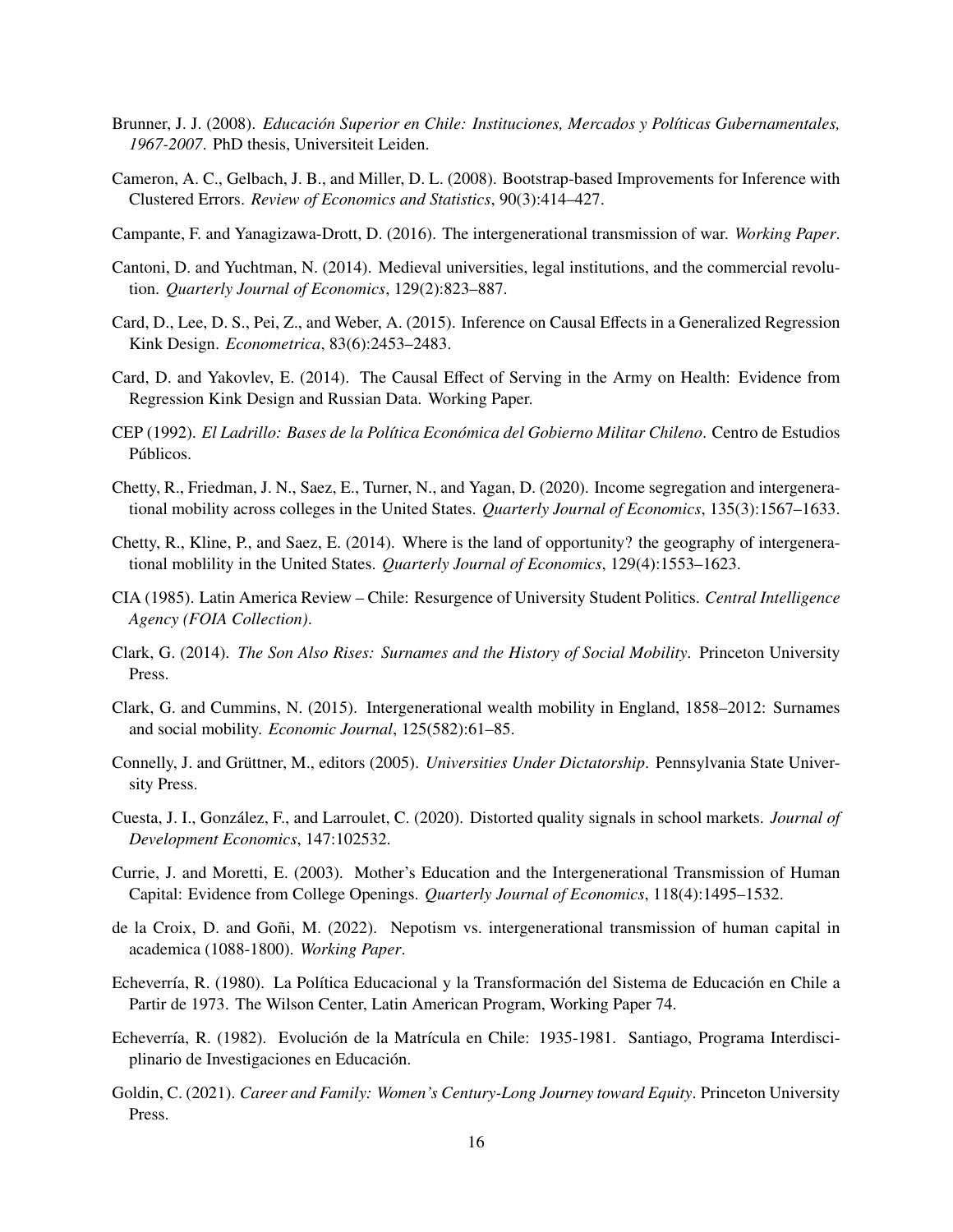- <span id="page-17-18"></span><span id="page-17-16"></span>Goldin, C., Katz, L. F., and Kuziemko, I. (2006). The homecoming of american college women: The reversal of the college gender gap. *Journal of Economic perspectives*, 20(4):133–156.
- <span id="page-17-0"></span>González, F., Martínez, L. R., Muñoz, P., and Prem, M. (2022). Does higher education reduce mortality? evidence from a natural experiment. *Working Paper*.
- <span id="page-17-15"></span>Gonzalez, F. and Prem, M. (2018). Can Television Bring Down a Dictator? Evidence from Chile's 'No' ´ Campaign. *Journal of Comparative Economics*, 46(1):349–361.
- <span id="page-17-8"></span>González, F., Prem, M., and Muñoz, P. (2021). Lost in transition? The persistence of dictatorship mayors. *Journal of Development Economics*, 151:102669.
- <span id="page-17-7"></span>González, F., Prem, M., and Urzúa, F. (2020). The privatization origins of political corporations: Evidence from the pinochet regime. *Journal of Economic History*, 80(2):417–456.
- <span id="page-17-1"></span>Guirkinger, C., Aldashev, G., Aldashev, A., and Fodor, M. (2021). Economic persistence despite adverse policies: Evidence from Kyrgyzstan. *Economic Journal*, 132(641):258–272.
- <span id="page-17-10"></span>Harding, R. and Stasavage, D. (2013). What Democracy Does (and Doesn't Do) for Basic Services: School Fees, School Inputs, and African Elections. *Journal of Politics*, 76(1):229–245.
- <span id="page-17-17"></span>Holmlund, H., Lindahl, M., and Plug, E. (2011). The causal effect of parents' schooling on children's schooling: A comparison of estimation methods. *Journal of Economic Literature*, 49(3):615–51.
- <span id="page-17-19"></span>INE (1965). XIII Censo de Población 1960: Resumen País. Instituto Nacional de Estadística, Dirección de Estadísticas y Censos.
- <span id="page-17-2"></span>Kaufmann, K., Messner, M., and Solis, A. (2021). Elite higher education, the marriage market and the intergenerational transmission of human capital. *Working Paper*.
- <span id="page-17-3"></span>Kirkebøen, L., Leuven, E., and Mogstad, M. (2022). College as marriage market. *Working Paper*.
- <span id="page-17-14"></span>Levy, D. (1986). Chilean Universities under the Junta: Regime and Policy. *Latin American Research Review*, 21(3).
- <span id="page-17-12"></span>Li, H. and Meng, L. (2020). The Scarring Effects of College Education Deprivation during China's Cultural Revolution. Forthcoming in Economic Development and Cultural Change.
- <span id="page-17-6"></span>Martínez Bravo, M., Mukherjee, P., and Stegmann, A. (2018). The non-democratic roots of elite capture: evidence from Soeharto mayors in Indonesia. *Econometrica*, 85(6):1991–2010.
- <span id="page-17-5"></span>Maurin, E. and McNally, S. (2008). Vive la Révolution! Long-Term Educational Returns of 1968 to the Angry Students. *Journal of Labor Economics*, 26(1):1–33.
- <span id="page-17-9"></span>Mulligan, C. B., Gil, R., and Sala-i Martin, X. (2004). Do Democracies Have Different Public Policies than Nondemocracies? *Journal of Economic Perspectives*, 18(1):51–74.
- <span id="page-17-4"></span>Oreopoulos, P., Page, M. E., and Stevens, A. H. (2006). The Intergenerational Effects of Compulsory Schooling. *Journal of Labor Economics*, 24(4):729–760.
- <span id="page-17-11"></span>Paglayan, A. (2020). The Non-Democratic Roots of Mass Education: Evidence from 200 Years. Forthcoming in American Political Science Review.
- <span id="page-17-13"></span>PIIE (1984). *Las Transformaciones Educacionales Bajo el Régimen Militar, Vols. I y II*. Programa Interdisciplinario de Investigaciones en Educacion. ´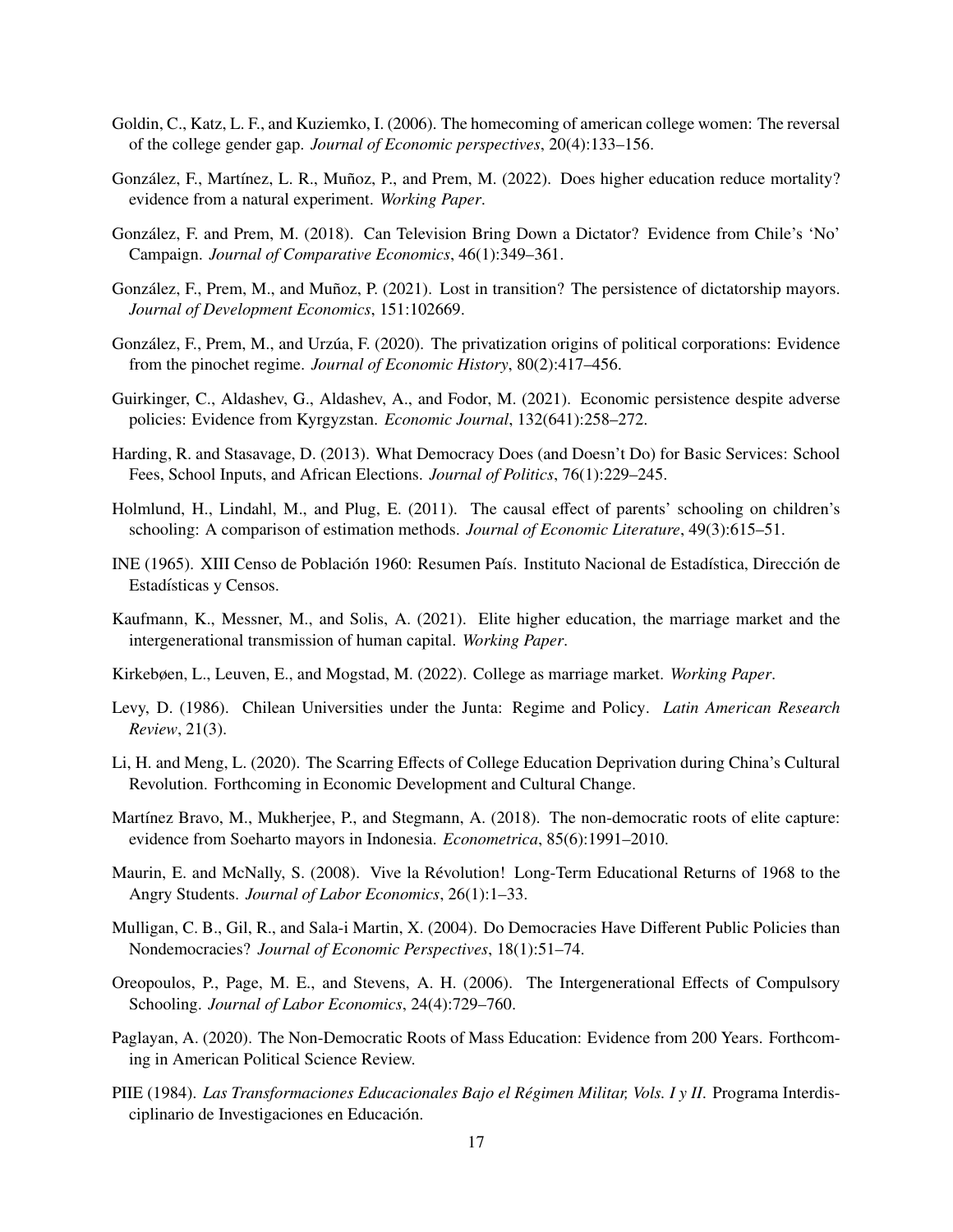- <span id="page-18-8"></span><span id="page-18-1"></span>Roland, G. and Yang, D. (2017). China's Lost Generation: Changes in Beliefs and their Intergenerational Transmission. NBER Working Paper 23441.
- <span id="page-18-9"></span>Schiefelbein, E. (1976). Diagnóstico del Sistema Educacional Chileno en 1970. Universidad de Chile, Publicación del Departamento de Economía 31.
- <span id="page-18-7"></span>Solis, A. (2017). Credit access and college enrollment. *Journal of Political Economy*, 125(2):562–622.
- <span id="page-18-2"></span>Suhonen, T. and Karhunen, H. (2019). The Intergenerational Effects of Parental Higher Education: Evidence from Changes in University Accessibility. *Journal of Public Economics*, 176:195 – 217.
- Universidad de Chile (2011). Compendio Estadístico Proceso de Admisión Año Académico 2011. Vicerectoría de Asuntos Académicos.
- <span id="page-18-6"></span>Valdés, J. G. (1995). *Pinochet's Economists: The Chicago School in Chile*. Cambridge University Press.
- <span id="page-18-5"></span>Velasco, A. (1994). The State and Economic Policy: Chile 1952-92. In Bosworth, B. P., Dornbusch, R., and Labán, R., editors, *The Chilean Economy: Policy Lessons and Challenges*, pages 379–411. The Brookings Institution.
- <span id="page-18-3"></span>Waldinger, F. (2010). Quality Matters: The Expulsion of Professors and the Consequences for PhD Student Outcomes in Nazi Germany. *Journal of Political Economy*, 118(4):787–831.
- <span id="page-18-4"></span>Waldinger, F. (2011). Peer Effects in Science: Evidence from the Dismissal of Scientists in Nazi Germany. *Review of Economic Studies*, 79(2):838–861.
- <span id="page-18-0"></span>Zimmerman, S. D. (2019). Elite colleges and upward mobility to top jobs and top incomes. *American Economic Review*, 109(1):1–47.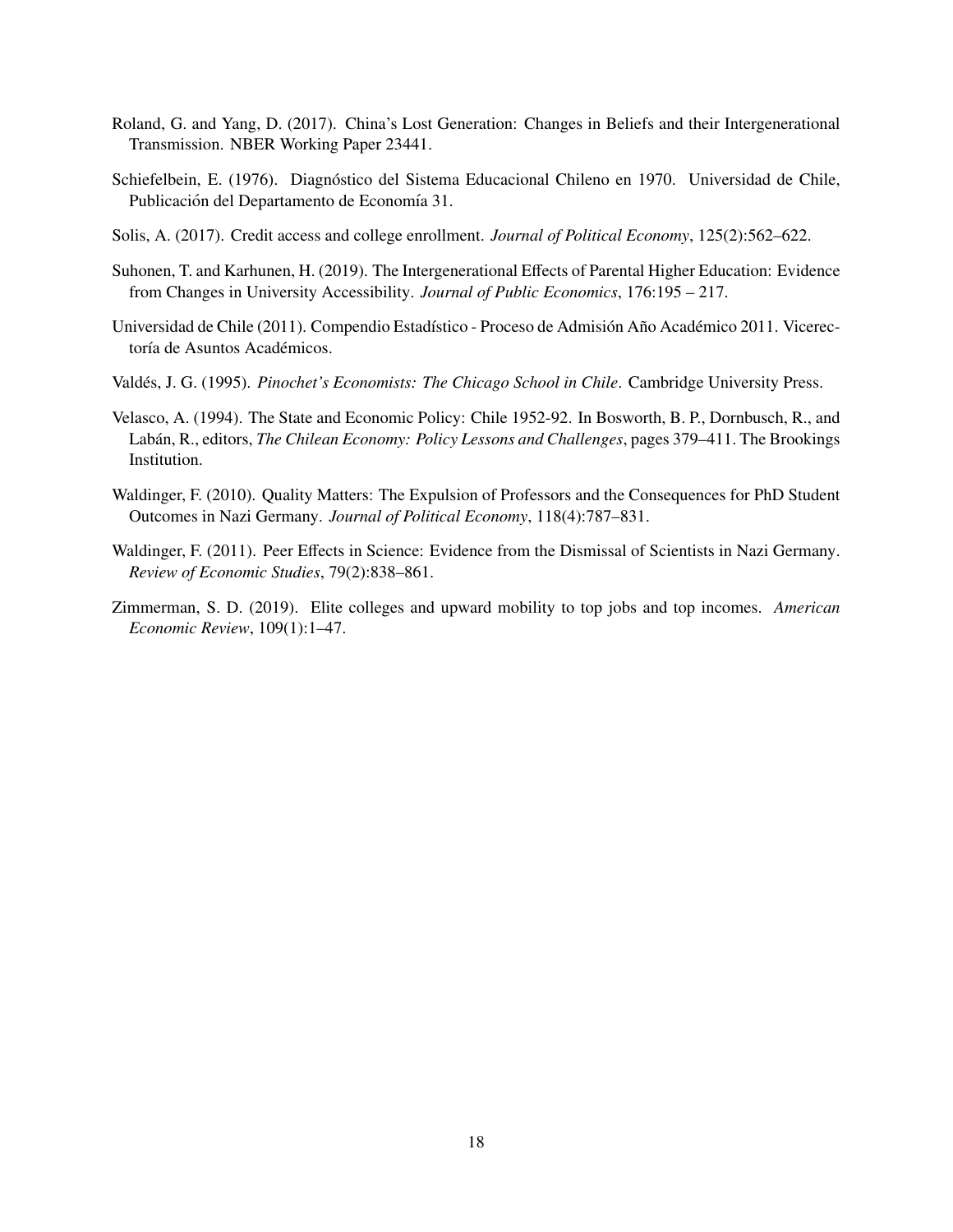<span id="page-19-0"></span>



Notes: Panel (a) shows the gross enrollment rate in higher education as <sup>a</sup> share of the 20-24 year-old population. Panel (b) shows the share of the national government's education budget devoted to higher education. Panel (c) shows the yearly number of college applicants and openings. Sources:[PIIE](#page-17-18) [\(1984\)](#page-17-18); [Universidad](#page-18-8) de Chile [\(2011\)](#page-18-8).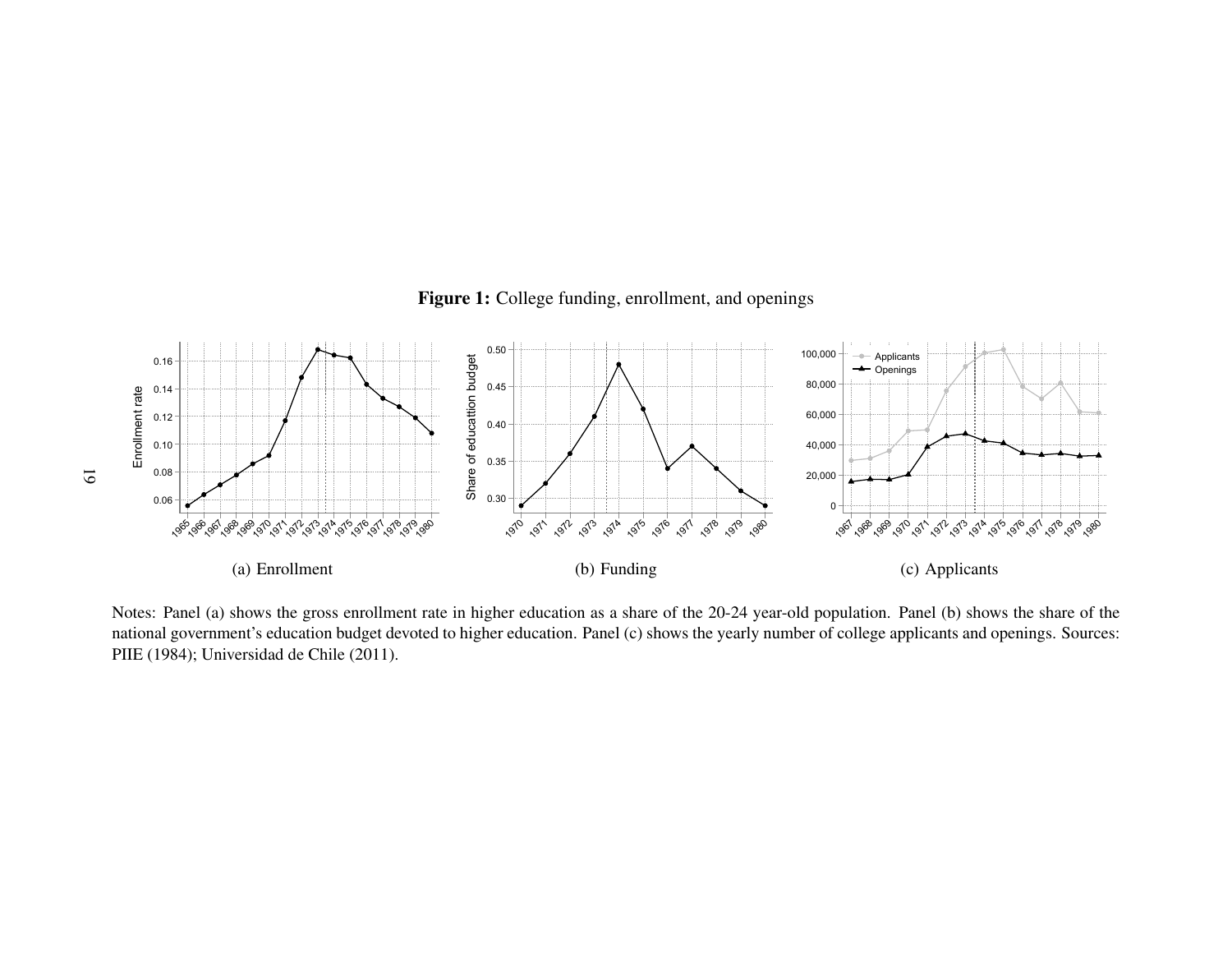<span id="page-20-0"></span>

Figure 2: Educational attainment among parents in the 2017 census

Notes: All figures focus on the population of individuals who in 2017 reported at least complete secondary education and who reached college age  $(21 \text{ years old})$  between 1964 and 1981 (N=1,043,396). Panels (a) and (b) display the share of people per cohort who reported at least one year of higher education in the 2017 census. For example, in the year 1974 we report the share of individuals who reported being enrolled for at least one year in college among the universe of individuals who reached college age (21 yrs old) that year. Vertical lines indicate the year of the military coup. Panels (c) and (d) repeat the analysis but including estimated cohort trends. The solid green line corresponds to the best linear fit for cohorts reaching college age before 1973. The dashed green line shows the linear extrapolation for subsequent cohorts. The solid grey line corresponds to the best linear fit for cohorts reaching college age in 1973 or afterwards.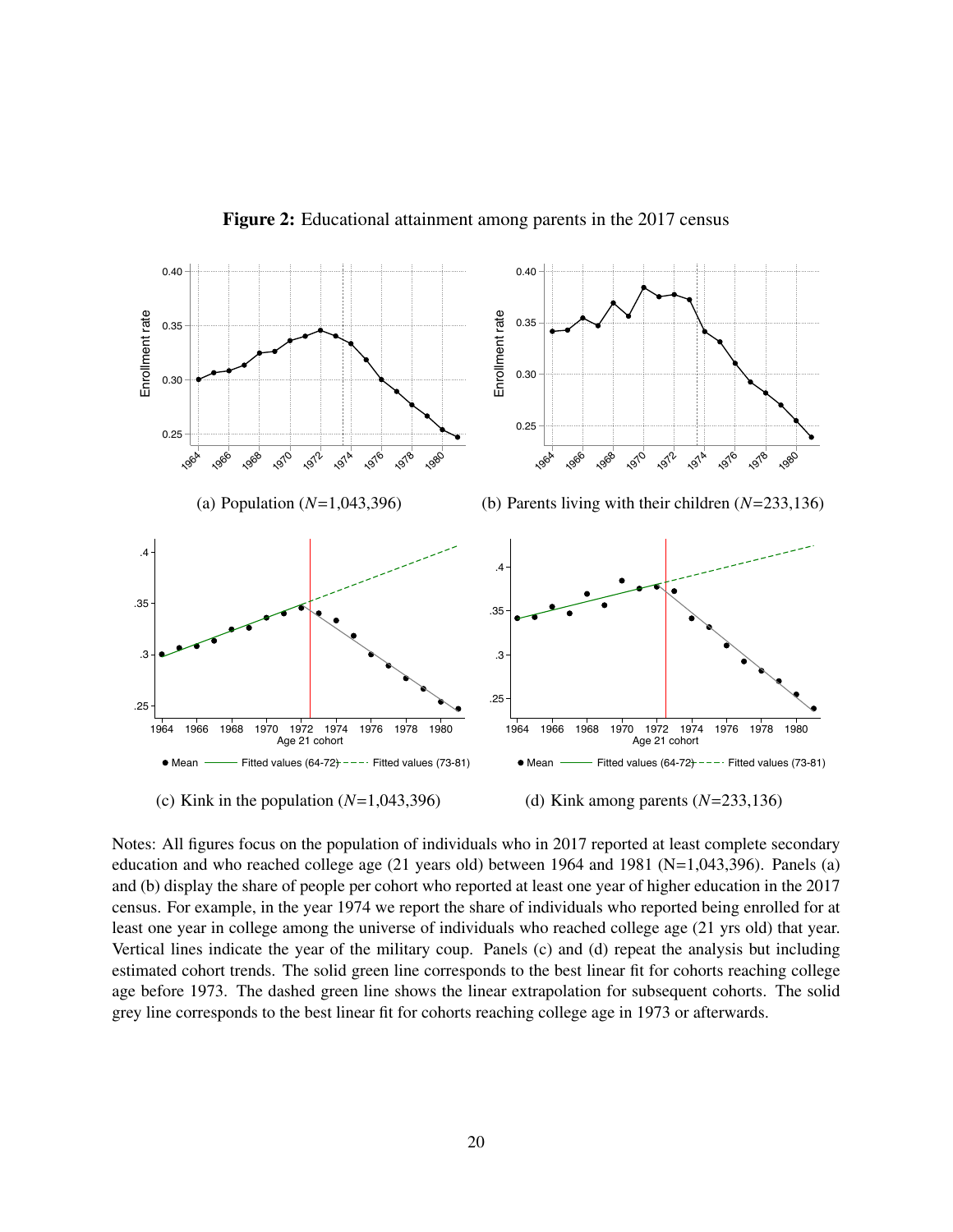<span id="page-21-0"></span>

Figure 3: College enrollment of linked parents and children

(b) Any college (child)

Notes: Panel (a) shows point estimates and 95% confidence intervals from a regression of parent's college enrollment on parent cohort dummies. Panel (b) uses child's college enrollment as outcome instead. See text for details on sample construction. Controls include county of birth by gender, parent's gender by (child's) gender, age and relationship to household head fixed effects. Standard errors clustered by county of birth.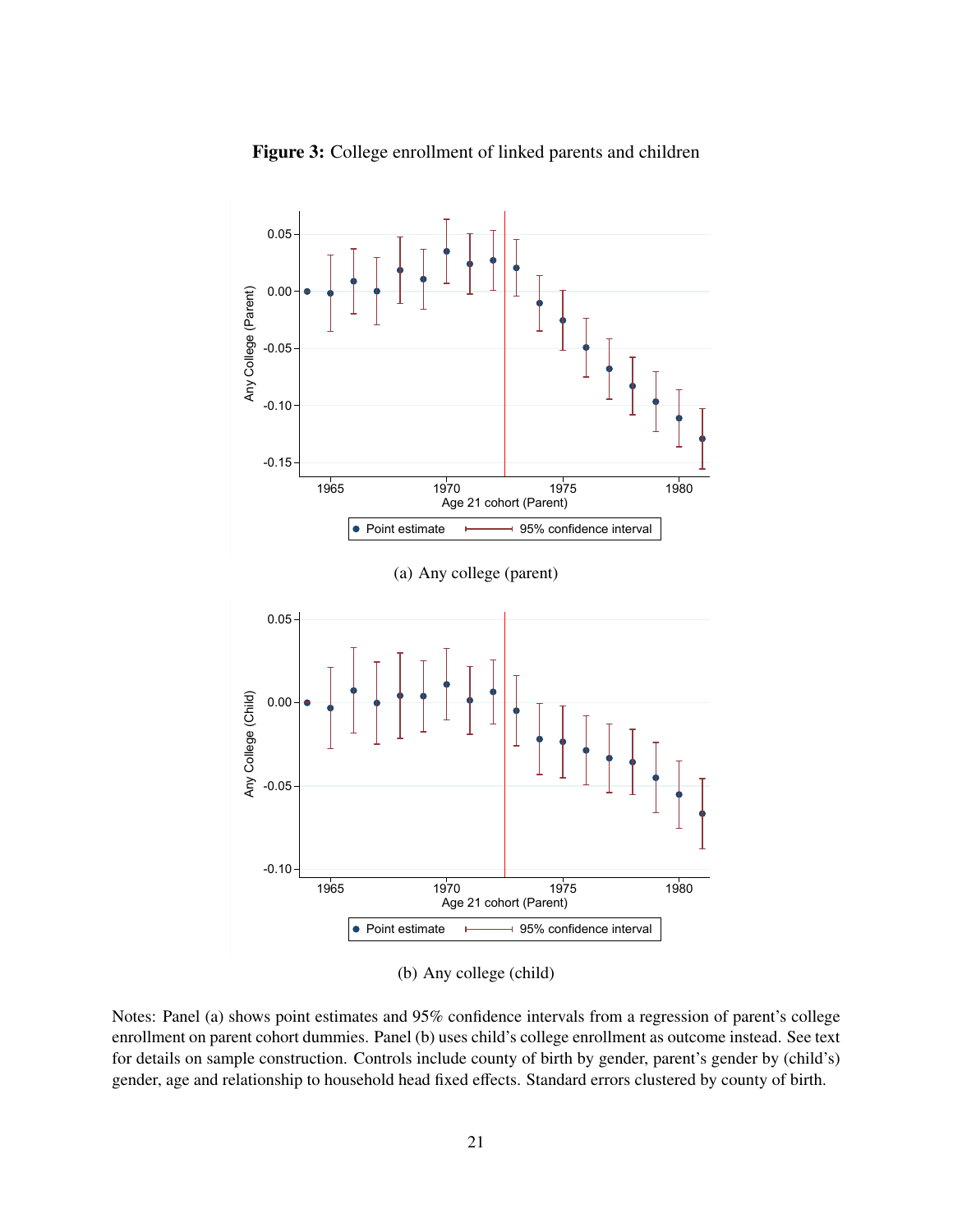<span id="page-22-0"></span>

|                                                                        | (1)                                | (2)                                                       | (3)                                | (4)                                | (5)                                |
|------------------------------------------------------------------------|------------------------------------|-----------------------------------------------------------|------------------------------------|------------------------------------|------------------------------------|
| Panel A                                                                |                                    | Dep variable: Indicator for parents who attended college  |                                    |                                    |                                    |
| Yr Age 21 Parent                                                       | $0.006***$<br>(0.0008)<br>[0.001]  | $0.006***$<br>(0.0008)<br>[0.001]                         | $0.006***$<br>(0.0008)<br>[0.001]  | $0.004***$<br>(0.0008)<br>[0.009]  | $0.004***$<br>(0.0008)<br>[0.011]  |
| Yr Age 21 Parent<br>$\times$ 1(Yr Age 21 Parent $\ge$ 1973)            | $-0.021***$<br>(0.0012)<br>[0.000] | $-0.021***$<br>(0.0012)<br>[0.000]                        | $-0.020***$<br>(0.0012)<br>[0.000] | $-0.022***$<br>(0.0012)<br>[0.000] | $-0.021***$<br>(0.0012)<br>[0.000] |
| Panel B                                                                |                                    | Dep variable: Indicator for children who attended college |                                    |                                    |                                    |
| Yr Age 21 Parent                                                       | $0.004***$<br>(0.0009)<br>[0.005]  | $0.004***$<br>(0.0009)<br>[0.005]                         | $0.004***$<br>(0.0009)<br>[0.005]  | $-0.000$<br>(0.0009)<br>[0.742]    | $-0.001$<br>(0.0008)<br>[0.456]    |
| Yr Age 21 Parent<br>$\times$ 1(Yr Age 21 Parent $\ge$ 1973)            | $-0.005***$<br>(0.0013)<br>[0.006] | $-0.005***$<br>(0.0013)<br>[0.005]                        | $-0.005***$<br>(0.0013)<br>[0.005] | $-0.007***$<br>(0.0012)<br>[0.004] | $-0.006***$<br>(0.0011)<br>[0.003] |
| Observations                                                           | 233,136                            | 233,136                                                   | 233,136                            | 233,136                            | 233,136                            |
| County of birth x gender FE                                            | Yes                                | Yes                                                       | Yes                                | Yes                                | Yes                                |
| Parent's gender x gender FE                                            | N <sub>o</sub>                     | Yes                                                       | Yes                                | Yes                                | Yes                                |
| Relationship to HH head FE                                             | N <sub>o</sub>                     | N <sub>o</sub>                                            | Yes                                | Yes                                | Yes                                |
| Age FE                                                                 | N <sub>o</sub>                     | N <sub>o</sub>                                            | N <sub>o</sub>                     | Yes                                | Yes                                |
| Full secondary FE                                                      | N <sub>0</sub>                     | N <sub>o</sub>                                            | N <sub>o</sub>                     | N <sub>o</sub>                     | Yes                                |
| R-squared (panel A)                                                    | 0.085                              | 0.087                                                     | 0.088                              | 0.095                              | 0.099                              |
| R-squared (panel B)                                                    | 0.044<br>0.309                     | 0.045<br>0.309                                            | 0.046<br>0.309                     | 0.063<br>0.309                     | 0.132<br>0.309                     |
| Avg. dependent variable (panel A)<br>Avg. dependent variable (panel B) | 0.582                              | 0.582                                                     | 0.582                              | 0.582                              | 0.582                              |

Table 1: College enrollment of parents and children

Notes: Dependent variable in the header of each panel. Sample includes all respondents in the 2017 census between the ages of 25 and 40 that we can connect to at least one parent that was born between 1943 and 1960 and reported full secondary education. See text for further details on construction of sample. "Yr Age 21 Parent" is a continuous variable indicating the year at which the parent reached age 21, normalized to zero in 1972, while 1(Yr Age 21 Parent  $\geq$  1973) is a dummy for parents that reached age 21 on or after 1973. Standard errors clustered by county of birth in parentheses. P-values from wild cluster bootstrap at the cohort level in brackets. \*\*\* p<0.01, \*\* p<0.05, \* p<0.1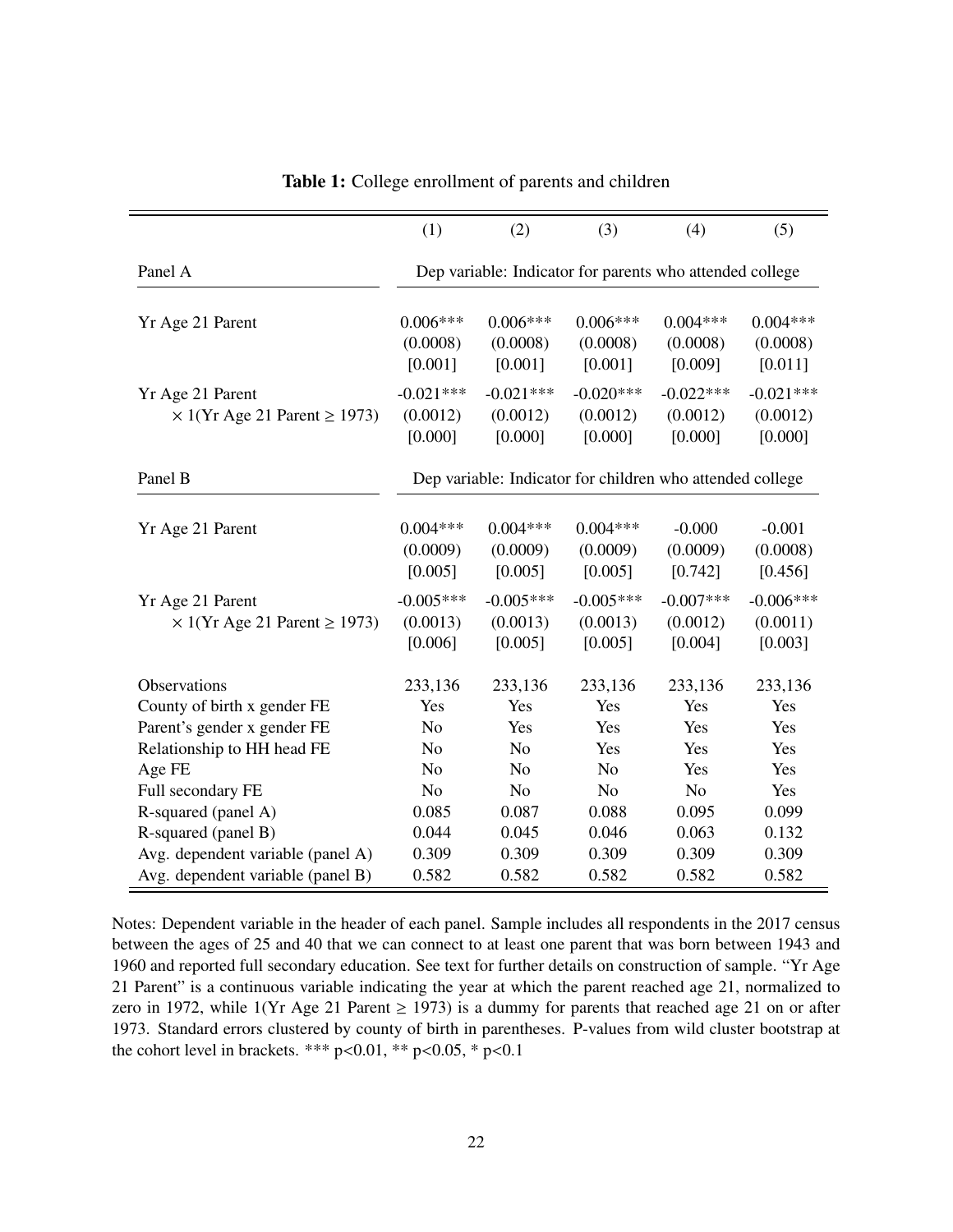<span id="page-23-0"></span>

| Panel A: IV estimates            | (1)            | (2)            | (3)            | (4)        | (5)        |
|----------------------------------|----------------|----------------|----------------|------------|------------|
|                                  |                |                |                |            |            |
| Any College (Parent)             | $0.258***$     | $0.258***$     | $0.255***$     | $0.320***$ | $0.284***$ |
|                                  | (0.058)        | (0.058)        | (0.058)        | (0.052)    | (0.050)    |
|                                  | [0.005]        | [0.005]        | [0.005]        | [0.004]    | [0.003]    |
| Panel B: OLS estimates           |                |                |                |            |            |
|                                  |                |                |                |            |            |
|                                  |                |                |                |            |            |
| Any College (Parent)             | $0.274***$     | $0.273***$     | $0.272***$     | $0.262***$ | $0.243***$ |
|                                  | (0.004)        | (0.004)        | (0.004)        | (0.004)    | (0.004)    |
|                                  | [0.000]        | [0.000]        | [0.000]        | [0.000]    | [0.000]    |
| Observations                     | 233,127        | 233,127        | 233,127        | 233,127    | 233,127    |
| Birth county x gender FE         | Yes            | Yes            | Yes            | <b>Yes</b> | <b>Yes</b> |
| Parent gender x gender FE        | N <sub>0</sub> | Yes            | Yes            | Yes        | <b>Yes</b> |
|                                  | N <sub>0</sub> | N <sub>0</sub> | Yes            | Yes        | Yes        |
| Relationship to HH head FE       |                |                |                |            |            |
| Age FE                           | N <sub>0</sub> | N <sub>0</sub> | N <sub>0</sub> | Yes        | <b>Yes</b> |
| Full secondary FE                | N <sub>0</sub> | N <sub>0</sub> | N <sub>0</sub> | No         | <b>Yes</b> |
| Kleibergen-Paap F-Stat (panel A) | 292.3          | 289.8          | 282.3          | 308.8      | 310.9      |
| R-squared (panel B)              | 0.104          | 0.105          | 0.105          | 0.117      | 0.178      |
| Avg. dependent variable          | 0.582          | 0.582          | 0.582          | 0.582      | 0.582      |
|                                  |                |                |                |            |            |

Table 2: The intergenerational tranmission of college

Notes: Sample includes all respondents in the 2017 census between the ages of 25 and 40 that we can connect to at least one parent that was born between 1943 and 1960 and reported full secondary education. See text for further details on construction of sample. In panel A, the kink term "1(Yr Age 21 Parent  $\geq$ 1973)" is used as excluded instrument for any college education of the Parent (the trend "Yr Age 21 Parent" is an included instrument). All regressions include county of birth x gender fixed effects. Column 2 adds parent's gender fixed effects. Column 3 includes fixed effects for each possible relationship to the head of the household, based on the linkages described in the main text. Column 4 adds age (of child) fixed effects, and column 5 adds a dummy for whether the children completed secondary. Standard errors clustered by county of birth in parentheses. P-values from wild cluster bootstrap at the cohort level in brackets. \*\*\* p<0.01, \*\* p<0.05, \* p<0.1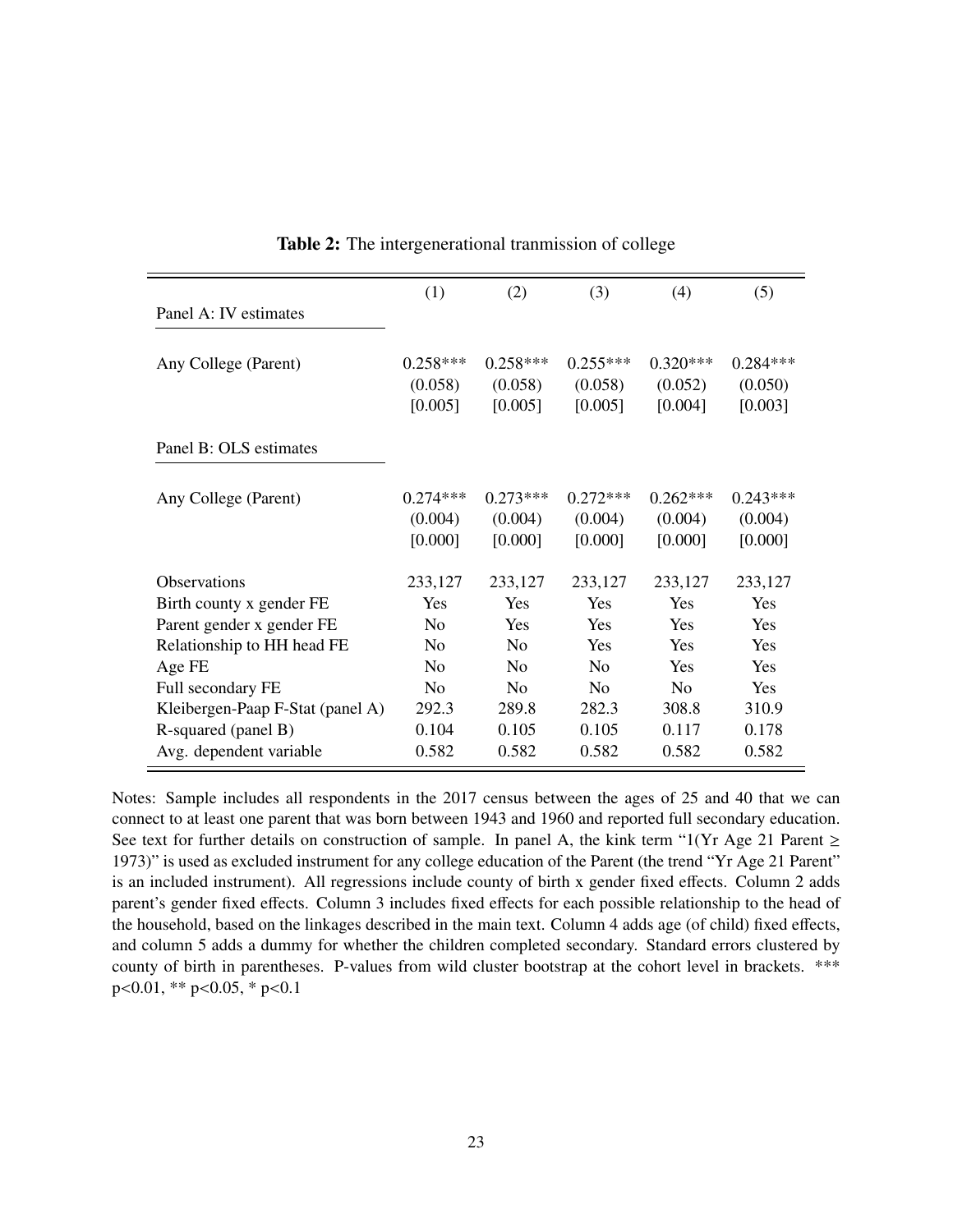## ONLINE APPENDIX

The Intergenerational Transmission of College: Evidence from the 1973 Coup in Chile María Angélica Bautista, Felipe González, Luis Martínez, Pablo Muñoz, and Mounu Prem

## List of Figures

## List of Tables

| A.2 Educational Attainment of Children: Different Bandwidths (Child's Age) |  |
|----------------------------------------------------------------------------|--|
|                                                                            |  |
| A.4 Educational Attainment of Children: Heterogeneous Effects by Gender    |  |
|                                                                            |  |
|                                                                            |  |
|                                                                            |  |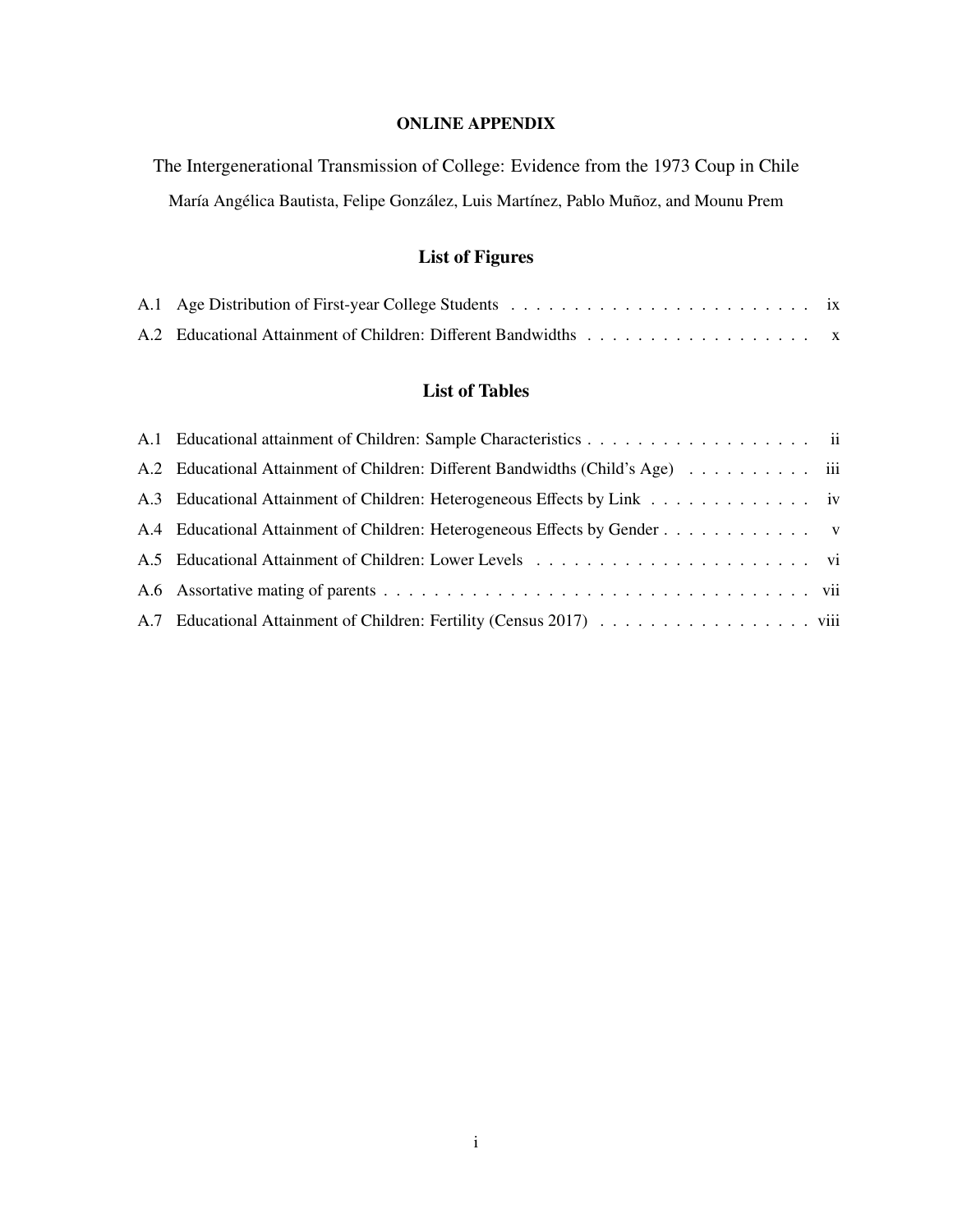|                                               |        |        | Full    | Full      | Any     | HH     |        | Position in HH |        | Children | In labor |            |          |
|-----------------------------------------------|--------|--------|---------|-----------|---------|--------|--------|----------------|--------|----------|----------|------------|----------|
|                                               | Age    | Female | primary | secondary | college | size   | Head   | Spouse         | Child  | (women)  | force    | Unemployed | Studying |
|                                               | (1)    | (2)    | (3)     | (4)       | (5)     | (6)    | (7)    | (8)            | (9)    | (10)     | (11)     | (12)       | (13)     |
| Sample I                                      |        |        |         |           |         |        |        |                |        |          |          |            |          |
| All 25-40 years old ( <i>i.e.</i> children)   | 32.09  | 0.50   | 0.95    | 0.80      | 0.31    | 4.79   | 0.35   | 0.24           | 0.26   | 1.89     | 0.81     | 0.07       | 0.12     |
| $N = 3,840,429$                               | (4.61) | (0.50) | (0.22)  | (0.40)    | 0.46    | (6.85) | (0.48) | (0.43)         | (0.44) | (0.96)   | (0.39)   | (0.26)     | (0.33)   |
| Sample II                                     |        |        |         |           |         |        |        |                |        |          |          |            |          |
| Sample $I +$ linked to parent                 | 30.51  | 0.48   | 0.96    | 0.83      | 0.35    | 4.53   | 0.05   | 0.02           | 0.90   | 1.59     | 0.81     | 0.12       | 0.17     |
| $N = 1,019,693$                               | (4.48) | (0.50) | (0.20)  | (0.38)    | (0.48)  | (1.84) | (0.22) | (0.14)         | (0.30) | (0.85)   | (0.39)   | (0.33)     | (0.37)   |
| Sample III                                    |        |        |         |           |         |        |        |                |        |          |          |            |          |
| Sample II + parent $w$ / full secondary       | 29.59  | 0.49   | 0.99    | 0.94      | 0.55    | 4.30   | 0.04   | 0.02           | 0.92   | 1.47     | 0.81     | 0.13       | 0.23     |
| $N = 438,237$                                 | (4.14) | (0.50) | (0.09)  | (0.24)    | (0.50)  | (1.65) | (0.20) | (0.12)         | (0.27) | (0.77)   | (0.40)   | (0.34)     | (0.42)   |
| Sample IV                                     |        |        |         |           |         |        |        |                |        |          |          |            |          |
| Sample III + parent age $21 \in [1964, 1981]$ | 31.06  | 0.49   | 0.99    | 0.94      | 0.58    | 4.17   | 0.05   | 0.02           | 0.91   | 1.52     | 0.83     | 0.13       | 0.19     |
| $N = 234,328$                                 | (4.39) | (0.50) | (0.10)  | (0.23)    | (0.49)  | (1.64) | (0.22) | (0.14)         | (0.28) | (0.81)   | (0.38)   | (0.33)     | (0.39)   |
|                                               |        |        |         |           |         |        |        |                |        |          |          |            |          |

<span id="page-25-0"></span>Table A.1: Educational attainment of Children: Sample Characteristics

Notes: This table shows averages and standard deviations (in parenthesis) for the characteristic described in the header. The top row shows values for the full sample of people with ages 25-40 in the 2017 population census. The second row shows the same statistics for the subsample that cohabits with <sup>a</sup> parent, irrespective of any characteristics of the parent. The third row further restricts the sample by only including parents with full secondary.Finally, the bottom row (our estimating sample) limits the sample to paren<sup>t</sup> born between 1943 and 1960.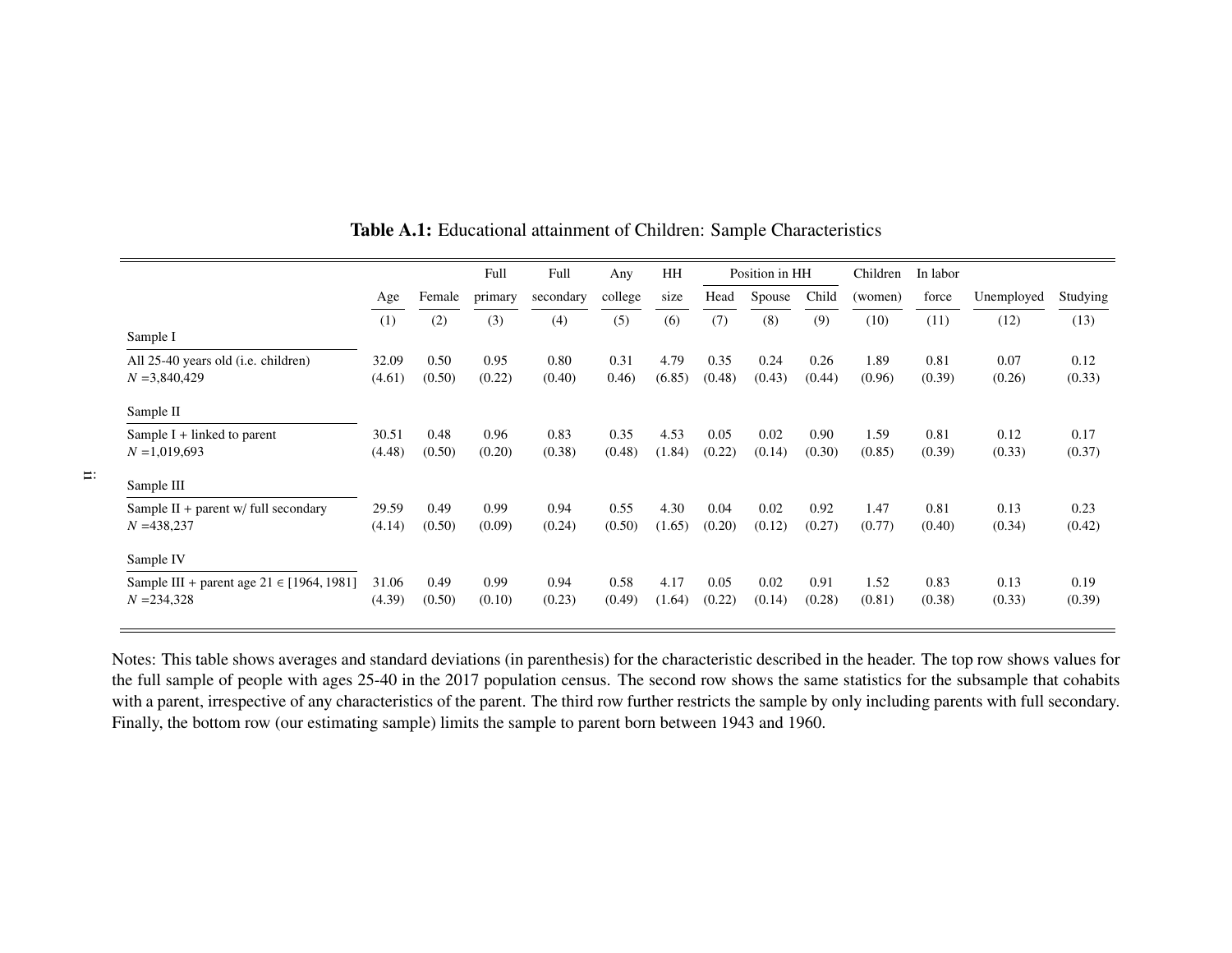|                                                   |              | Dependent variable: Any College (child) |              |             |             |
|---------------------------------------------------|--------------|-----------------------------------------|--------------|-------------|-------------|
| Ages of children (bandwidth):                     | 20-40        | $30-40$                                 | $25 - 35$    | $25 - 45$   | $25 - 30$   |
|                                                   | (1)          | (2)                                     | (3)          | (4)         | (5)         |
|                                                   |              |                                         |              |             |             |
| Yr Age 21 Parent                                  | $-0.000$     | 0.001                                   | $0.003***$   | $-0.000$    | $0.004***$  |
|                                                   | (0.0009)     | (0.0011)                                | (0.0010)     | (0.0009)    | (0.0013)    |
|                                                   | [0.703]      | [0.371]                                 | [0.003]      | [0.703]     | [0.008]     |
| Yr Age 21 Parent x 1(Yr Age 21 Parent $\ge$ 1973) | $-0.007$ *** | $-0.013***$                             | $-0.009$ *** | $-0.007***$ | $-0.006***$ |
|                                                   | (0.0012)     | (0.0016)                                | (0.0013)     | (0.0012)    | (0.0016)    |
|                                                   | [0.004]      | [0.002]                                 | [0.001]      | [0.004]     | [0.002]     |
| Birth County x Gender FE                          | Yes          | Yes                                     | Yes          | Yes         | Yes         |
| Parent Gender x Gender FE                         | <b>Yes</b>   | <b>Yes</b>                              | Yes          | <b>Yes</b>  | <b>Yes</b>  |
| Relationship to HH head FE                        | Yes          | Yes                                     | Yes          | Yes         | Yes         |
| Age FE                                            | Yes          | <b>Yes</b>                              | <b>Yes</b>   | Yes         | Yes         |
| <b>Observations</b>                               | 233,127      | 131,151                                 | 187,156      | 233,127     | 118,903     |
| R-squared                                         | 0.063        | 0.057                                   | 0.056        | 0.063       | 0.054       |
| Mean DV                                           | 0.582        | 0.533                                   | 0.608        | 0.582       | 0.639       |

<span id="page-26-0"></span>Table A.2: Educational Attainment of Children: Different Bandwidths (Child's Age)

Notes: Dependent variable is <sup>a</sup> dummy indicating whether child enrolled in college. Original sample includes all respondents in the 2017 census between the ages of 25 and 40 that we can connect to at least one paren<sup>t</sup> that was born between 1943 and 1960 and reported full secondary education. Sample further restricted by age of child as indicated in the header. See text for further details on construction of sample. "Yr Age 21 Parent" is <sup>a</sup>continuous variable indicating the year at which the parent reached age 21, normalized to zero in 1972, while  $1(Yr \text{ Age } 21 \text{ Parent } \ge 1973)$  is a dummy for parents that reached age 21 on or after 1973. Standard errors clustered by county of birth in parentheses. P-values from wild cluster bootstrap atthe cohort level in brackets. \*\*\*  $p < 0.01$ , \*\*  $p < 0.05$ , \*  $p < 0.1$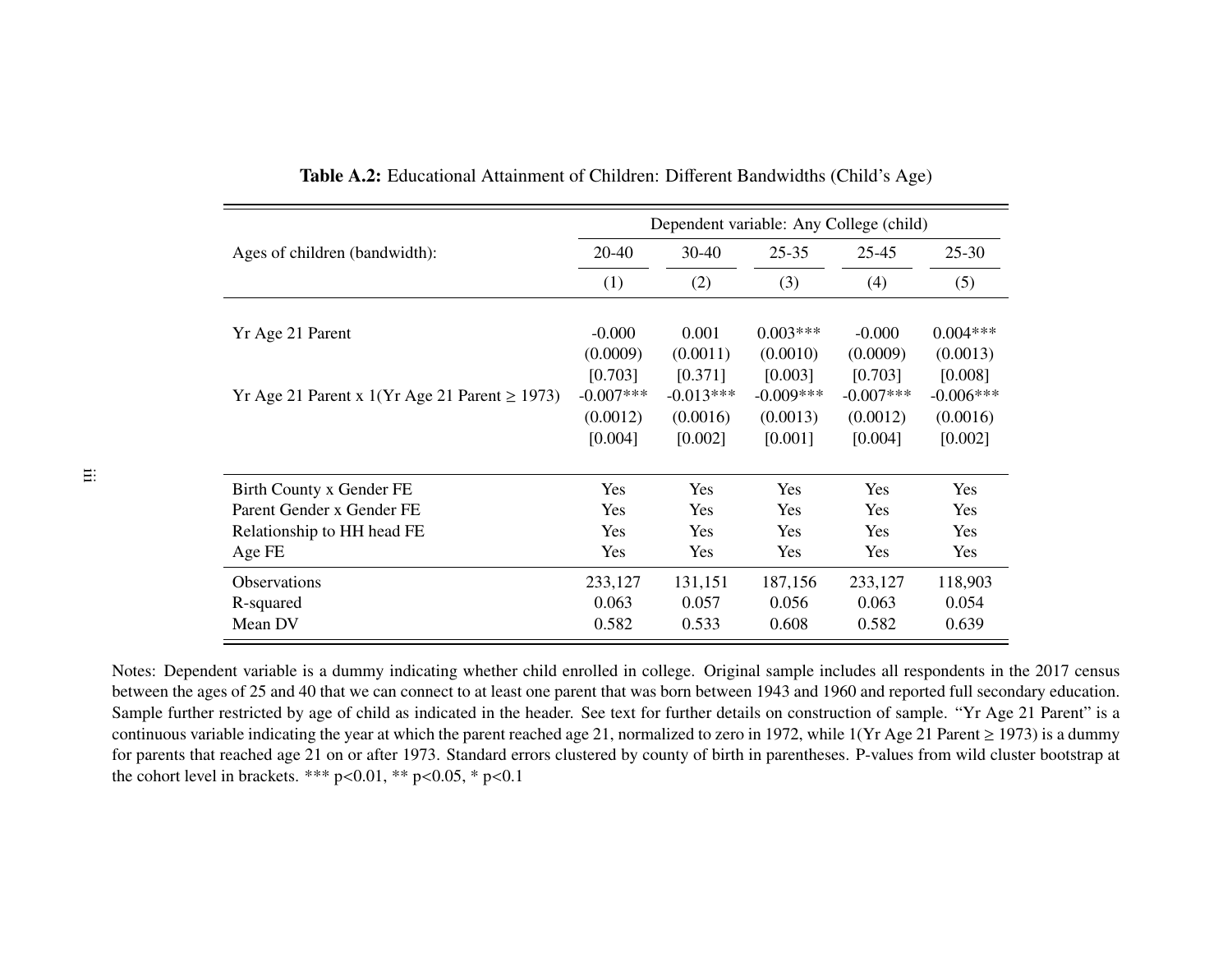|                                                   | Dependent variable: Any College (child) |             |           |            |            |  |  |  |  |
|---------------------------------------------------|-----------------------------------------|-------------|-----------|------------|------------|--|--|--|--|
|                                                   |                                         |             |           | Child of   |            |  |  |  |  |
| Position in household:                            | Child                                   | Head        | Spouse    | spouse     | Sibling    |  |  |  |  |
|                                                   | (1)                                     | (2)         | (3)       | (4)        | (5)        |  |  |  |  |
|                                                   |                                         |             |           |            |            |  |  |  |  |
| Yr Age 21 Parent                                  | $-0.000$                                | 0.001       | 0.001     | $-0.005$   | $-0.005$   |  |  |  |  |
|                                                   | (0.0010)                                | (0.0026)    | (0.0043)  | (0.0100)   | (0.0094)   |  |  |  |  |
|                                                   | [0.943]                                 | [0.812]     | [0.866]   | [0.585]    | [0.658]    |  |  |  |  |
| Yr Age 21 Parent x 1(Yr Age 21 Parent $\ge$ 1973) | $-0.007***$                             | $-0.012***$ | $-0.011*$ | $-0.001$   | 0.007      |  |  |  |  |
|                                                   | (0.0013)                                | (0.0039)    | (0.0060)  | (0.0127)   | (0.0125)   |  |  |  |  |
|                                                   | [0.004]                                 | [0.029]     | [0.137]   | [0.913]    | [0.669]    |  |  |  |  |
|                                                   |                                         |             |           |            |            |  |  |  |  |
| Birth County x Gender FE                          | <b>Yes</b>                              | Yes         | Yes       | <b>Yes</b> | Yes        |  |  |  |  |
| Parent Gender x Gender FE                         | Yes                                     | Yes         | Yes       | Yes        | Yes        |  |  |  |  |
| Relationship to HH head FE                        | <b>Yes</b>                              | <b>Yes</b>  | Yes       | <b>Yes</b> | <b>Yes</b> |  |  |  |  |
| Age FE                                            | Yes                                     | Yes         | Yes       | Yes        | <b>Yes</b> |  |  |  |  |
| <b>Observations</b>                               | 213,059                                 | 11,617      | 4,509     | 1,965      | 1,521      |  |  |  |  |
| R-squared                                         | 0.067                                   | 0.081       | 0.103     | 0.200      | 0.167      |  |  |  |  |
| Mean DV                                           | 0.585                                   | 0.565       | 0.549     | 0.508      | 0.499      |  |  |  |  |

<span id="page-27-0"></span>Table A.3: Educational Attainment of Children: Heterogeneous <sup>E</sup>ffects by Link

Notes: Dependent variable is <sup>a</sup> dummy indicating whether child enrolled in college. Original sample includes all respondents in the 2017 census between the ages of 25 and 40 that we can connect to at least one paren<sup>t</sup> that was born between 1943 and 1960 and reported full secondary education. Sample further restricted by link to household head as indicated in the header. See text for further details on construction of sample. "Yr Age 21Parent" is a continuous variable indicating the year at which the parent reached age 21, normalized to zero in 1972, while  $1(Yr \text{ Age } 21 \text{ Parent } \ge 1973)$ is <sup>a</sup> dummy for parents that reached age 21 on or after 1973. Standard errors clustered by county of birth in parentheses. P-values from wild clusterbootstrap at the cohort level in brackets. \*\*\*  $p<0.01$ , \*\*  $p<0.05$ , \*  $p<0.1$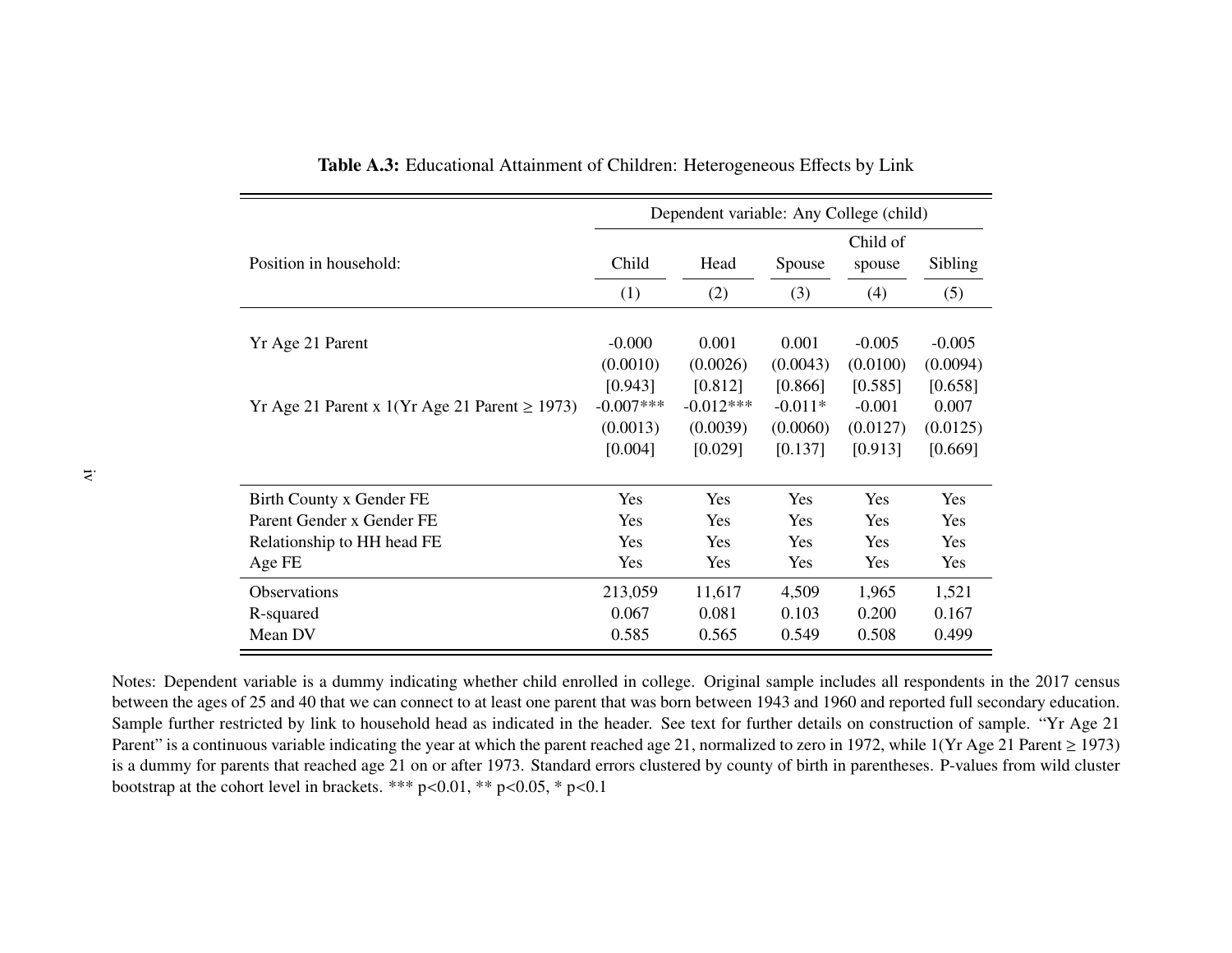<span id="page-28-0"></span>

|                                                   | Dependent variable: Any College (child) |                |                |                |  |  |  |  |
|---------------------------------------------------|-----------------------------------------|----------------|----------------|----------------|--|--|--|--|
| <b>Estimation Sample:</b>                         |                                         | Child          |                | Parent         |  |  |  |  |
|                                                   | Female                                  | Male           | Female         | Male           |  |  |  |  |
|                                                   | (1)                                     | (2)            | (3)            | (4)            |  |  |  |  |
| Yr Age 21 Parent                                  | $-0.000$                                | $-0.000$       | 0.001          | $-0.001$       |  |  |  |  |
|                                                   | (0.0010)                                | (0.0012)       | (0.0014)       | (0.0009)       |  |  |  |  |
|                                                   | [0.599]                                 | [0.957]        | [0.656]        | [0.483]        |  |  |  |  |
| Yr Age 21 Parent x 1(Yr Age 21 Parent $\ge$ 1973) | $-0.006***$                             | $-0.008***$    | $-0.008***$    | $-0.006***$    |  |  |  |  |
|                                                   | (0.0014)                                | (0.0015)       | (0.0019)       | (0.0013)       |  |  |  |  |
|                                                   | [0.004]                                 | [0.003]        | [0.001]        | [0.012]        |  |  |  |  |
| Birth county FE                                   | Yes                                     | Yes            | N <sub>0</sub> | N <sub>0</sub> |  |  |  |  |
| Birth County x Gender FE                          | N <sub>0</sub>                          | N <sub>0</sub> | Yes            | Yes            |  |  |  |  |
| Parent Gender x Gender FE                         | Yes                                     | Yes            | N <sub>0</sub> | N <sub>0</sub> |  |  |  |  |
| Relationship to HH head FE                        | Yes                                     | Yes            | Yes            | Yes            |  |  |  |  |
| Age FE                                            | Yes                                     | Yes            | Yes            | Yes            |  |  |  |  |
| <b>Observations</b>                               | 114,022                                 | 119,105        | 94,606         | 138,489        |  |  |  |  |
| R-squared                                         | 0.052                                   | 0.066          | 0.062          | 0.068          |  |  |  |  |
| Mean DV                                           | 0.615                                   | 0.549          | 0.563          | 0.594          |  |  |  |  |

Table A.4: Educational Attainment of Children: Heterogeneous Effects by Gender

Notes: Dependent variable is a dummy indicating whether child enrolled in college. Sample includes all respondents in the 2017 census between the ages of 25 and 40 that we can connect to at least one parent that was born between 1943 and 1960 and reported full secondary education. Sample further restricted by gender of parent or child as indicated in the header. See text for further details on construction of sample. "Yr Age 21 Parent" is a continuous variable indicating the year at which the parent reached age 21, normalized to zero in 1972, while 1(Yr Age 21 Parent  $\geq$  1973) is a dummy for parents that reached age 21 on or after 1973. Standard errors clustered by county of birth in parentheses. P-values from wild cluster bootstrap at the cohort level in brackets. \*\*\*  $p<0.01$ , \*\*  $p<0.05$ , \*  $p<0.1$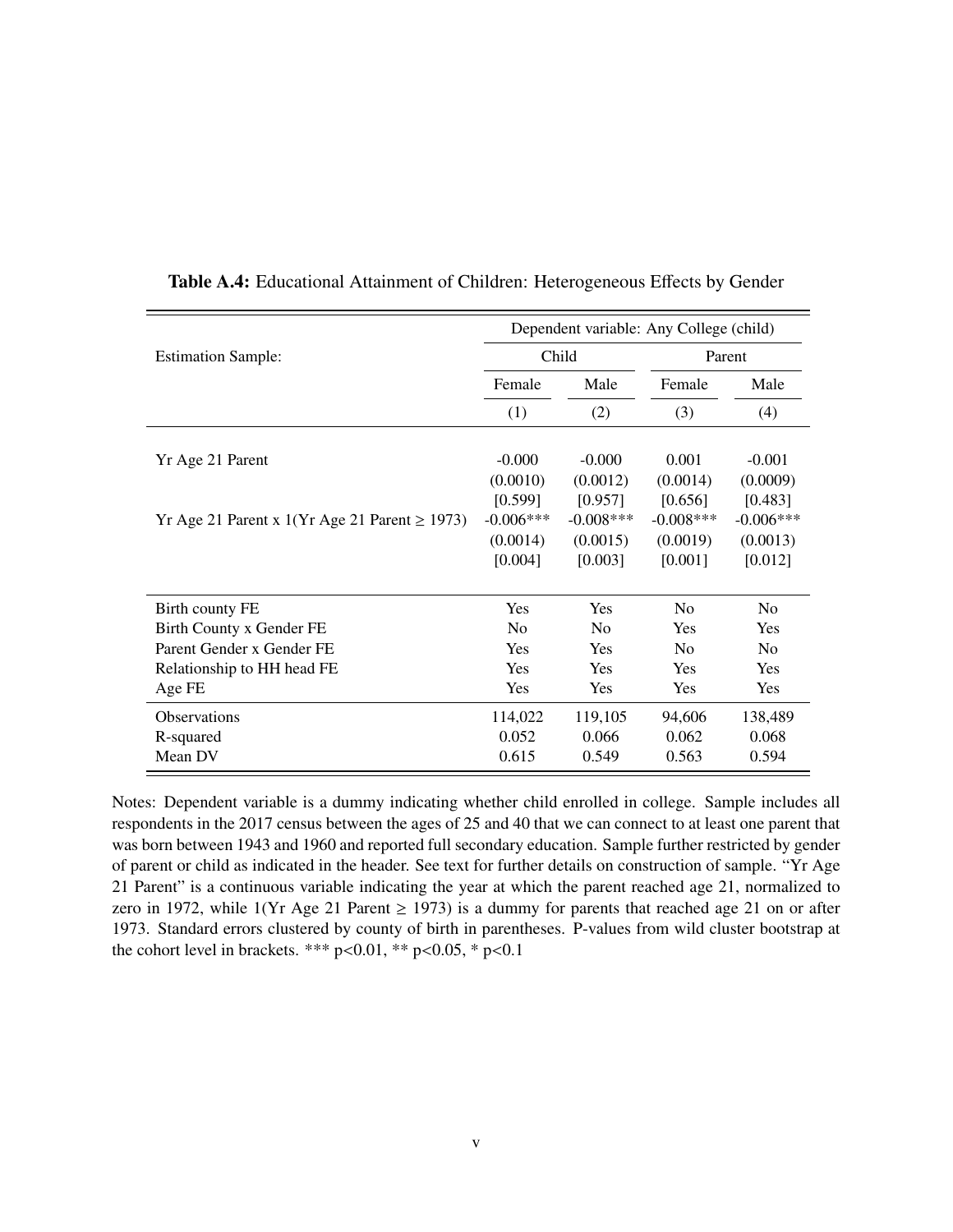| Dependent variable:                               |                                 |                                 |                                 | Primary education (basic)       |                              |                              |                                 |                                 | Secondary education              |                                    |                                     |                                    |
|---------------------------------------------------|---------------------------------|---------------------------------|---------------------------------|---------------------------------|------------------------------|------------------------------|---------------------------------|---------------------------------|----------------------------------|------------------------------------|-------------------------------------|------------------------------------|
|                                                   | 1st                             | 2nd                             | 3rd                             | 4th                             | 5th                          | 6th                          | 7th                             | 8th                             | 1 <sub>st</sub>                  | 2nd                                | 3rd                                 | 4th                                |
|                                                   | (1)                             | (2)                             | (3)                             | (4)                             | (5)                          | (6)                          | (7)                             | (8)                             | (9)                              | (10)                               | (11)                                | (12)                               |
| Yr Age 21 Parent                                  | 0.000<br>(0.0001)               | 0.000<br>(0.0001)               | 0.000<br>(0.0001)               | 0.000<br>(0.0001)               | 0.000<br>(0.0001)            | 0.000<br>(0.0001)            | 0.000<br>(0.0002)               | $0.000*$<br>(0.0002)            | $0.001**$<br>(0.0003)            | $0.001***$<br>(0.0003)             | $0.001**$<br>(0.0004)               | 0.001<br>(0.0004)                  |
| Yr Age 21 Parent x 1(Yr Age 21 Parent $\ge$ 1973) | [0.161]<br>$-0.000$<br>(0.0002) | [0.278]<br>$-0.000$<br>(0.0002) | [0.315]<br>$-0.000$<br>(0.0002) | [0.338]<br>$-0.000$<br>(0.0002) | [0.478]<br>0.000<br>(0.0002) | [0.458]<br>0.000<br>(0.0002) | [0.112]<br>$-0.000$<br>(0.0002) | [0.081]<br>$-0.000$<br>(0.0002) | [0.052]<br>$-0.001*$<br>(0.0003) | [0.026]<br>$-0.001***$<br>(0.0004) | [0.100]<br>$-0.002$ ***<br>(0.0005) | [0.267]<br>$-0.002***$<br>(0.0005) |
|                                                   | [0.280]                         | [0.495]                         | [0.534]                         | [0.808]                         | [0.850]                      | [0.964]                      | [0.431]                         | [0.242]                         | [0.116]                          | [0.048]                            | [0.016]                             | [0.037]                            |
| Birth County x Gender FE                          | Yes                             | Yes                             | Yes                             | Yes                             | Yes                          | Yes                          | Yes                             | Yes                             | Yes                              | Yes                                | Yes                                 | Yes                                |
| Parent Gender x Gender FE                         | Yes                             | Yes                             | Yes                             | Yes                             | Yes                          | Yes                          | Yes                             | Yes                             | Yes                              | Yes                                | <b>Yes</b>                          | Yes                                |
| Relationship to HH head FE                        | Yes                             | Yes                             | Yes                             | Yes                             | Yes                          | <b>Yes</b>                   | Yes                             | Yes                             | Yes                              | Yes                                | <b>Yes</b>                          | Yes                                |
| Age FE                                            | Yes                             | Yes                             | Yes                             | Yes                             | Yes                          | Yes                          | Yes                             | <b>Yes</b>                      | Yes                              | Yes                                | <b>Yes</b>                          | Yes                                |
| <b>Observations</b>                               | 233,136                         | 233,136                         | 233,136                         | 233,136                         | 233,136                      | 233,136                      | 233,136                         | 233,136                         | 233,136                          | 233,136                            | 233,136                             | 233,136                            |
| R-squared                                         | 0.005                           | 0.005                           | 0.005                           | 0.005                           | 0.006                        | 0.006                        | 0.007                           | 0.007                           | 0.010                            | 0.012                              | 0.014                               | 0.015                              |
| Mean DV                                           | 0.996                           | 0.996                           | 0.996                           | 0.995                           | 0.994                        | 0.993                        | 0.992                           | 0.991                           | 0.981                            | 0.976                              | 0.961                               | 0.950                              |

<span id="page-29-0"></span>Table A.5: Educational Attainment of Children: Lower Levels

Notes: Dependent variable is <sup>a</sup> dummy indicating educational attainment at or above the level in the header. Sample includes all respondents in the 2017 census between the ages of 25 and 40 that we can connect to at least one paren<sup>t</sup> that was born between 1943 and 1960 and reported full secondary education. See text for further details on construction of sample. "Yr Age 21 Parent" is <sup>a</sup> continuous variable indicating the year at whichthe parent reached age 21, normalized to zero in 1972, while  $1(Yr \text{ Age } 21 \text{ Parent } \ge 1973)$  is a dummy for parents that reached age 21 on or after 1973. Standard errors clustered by county of birth in parentheses. P-values from wild cluster bootstrap at the cohort level in brackets. \*\*\* p<sup>&</sup>lt;0.01,\*\* p<sup>&</sup>lt;0.05, \* p<0.1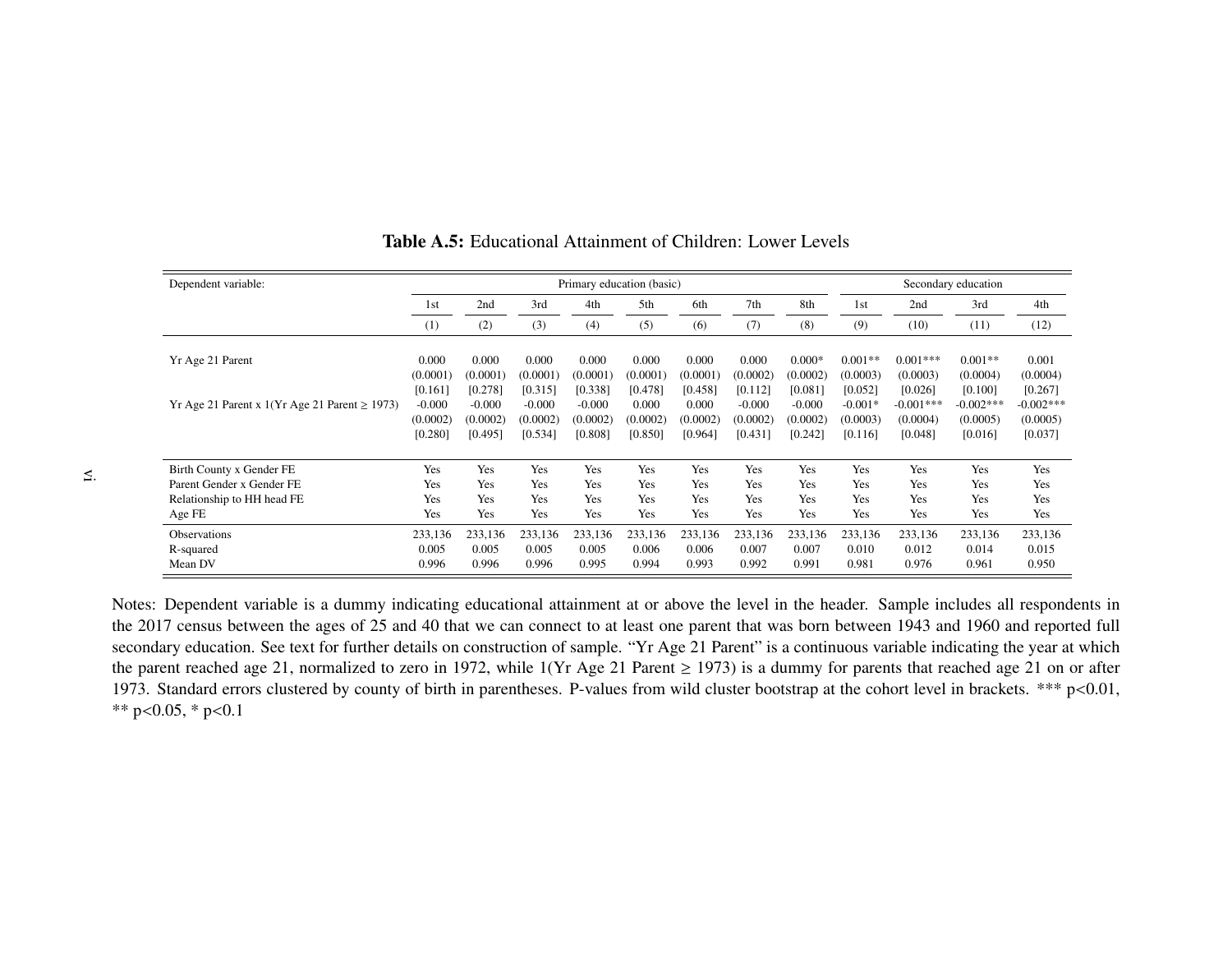| Dependent variable:                               |                | Parent's spouse | Any College (Child) |                |                |  |
|---------------------------------------------------|----------------|-----------------|---------------------|----------------|----------------|--|
|                                                   | Observed       | Any College     |                     |                |                |  |
|                                                   | (1)            | (2)             | (3)                 | (4)            | (5)            |  |
| Yr Age 21 Parent                                  | $0.006***$     | $-0.000$        | $-0.000$            | $-0.001$       | $-0.001$       |  |
|                                                   | (0.0008)       | (0.0010)        | (0.0010)            | (0.0012)       | (0.0011)       |  |
|                                                   | [0.001]        | [0.917]         | [0.718]             | [0.194]        | [0.213]        |  |
| Yr Age 21 Parent x 1(Yr Age 21 Parent $\ge$ 1973) | $-0.004***$    | $-0.008***$     | $-0.007***$         | $-0.006$ ***   | $-0.004**$     |  |
|                                                   | (0.0010)       | (0.0012)        | (0.0013)            | (0.0016)       | (0.0014)       |  |
|                                                   | [0.009]        | [0.000]         | [0.004]             | [0.019]        | [0.065]        |  |
| Birth County x Gender FE                          | Yes            | Yes             | Yes                 | Yes            | Yes            |  |
| Parent Gender x Gender FE                         | Yes            | Yes             | Yes                 | Yes            | Yes            |  |
| Age FE                                            | <b>Yes</b>     | Yes             | <b>Yes</b>          | <b>Yes</b>     | <b>Yes</b>     |  |
| Parent's spouse observed FE                       | N <sub>0</sub> | N <sub>0</sub>  | <b>Yes</b>          | N <sub>0</sub> | N <sub>0</sub> |  |
| Parent's spouse any college FE                    | No.            | N <sub>0</sub>  | No.                 | N <sub>0</sub> | Yes            |  |
| <b>Observations</b>                               | 213,059        | 133,200         | 213,059             | 133,200        | 133,200        |  |
| R-squared                                         | 0.426          | 0.086           | 0.068               | 0.069          | 0.110          |  |
| Mean DV                                           | 0.633          | 0.212           | 0.585               | 0.602          | 0.602          |  |

<span id="page-30-0"></span>Table A.6: Assortative mating of parents

Notes: Dependent variable in the header. Sample includes all respondents in the 2017 census between the ages of 25 and 40 that we can connect to at least one paren<sup>t</sup> that (i) was born between 1943 and 1960, (ii) reported full secondary education, (iii) is <sup>a</sup> household head. Sample further restricted in columns 2, 4, 5 to children with <sup>a</sup> paren<sup>t</sup> with an observed partner/spouse. See text for further details on construction of sample. "Yr Age 21 Parent"is a continuous variable indicating the year at which the parent reached age 21, normalized to zero in 1972, while  $1(Yr \text{ Age } 21 \text{ Parent } \ge 1973)$  is <sup>a</sup> dummy for parents that reached age 21 on or after 1973. Standard errors clustered by county of birth in parentheses. P-values from wild clusterbootstrap at the cohort level in brackets. \*\*\*  $p<0.01$ , \*\*  $p<0.05$ , \*  $p<0.1$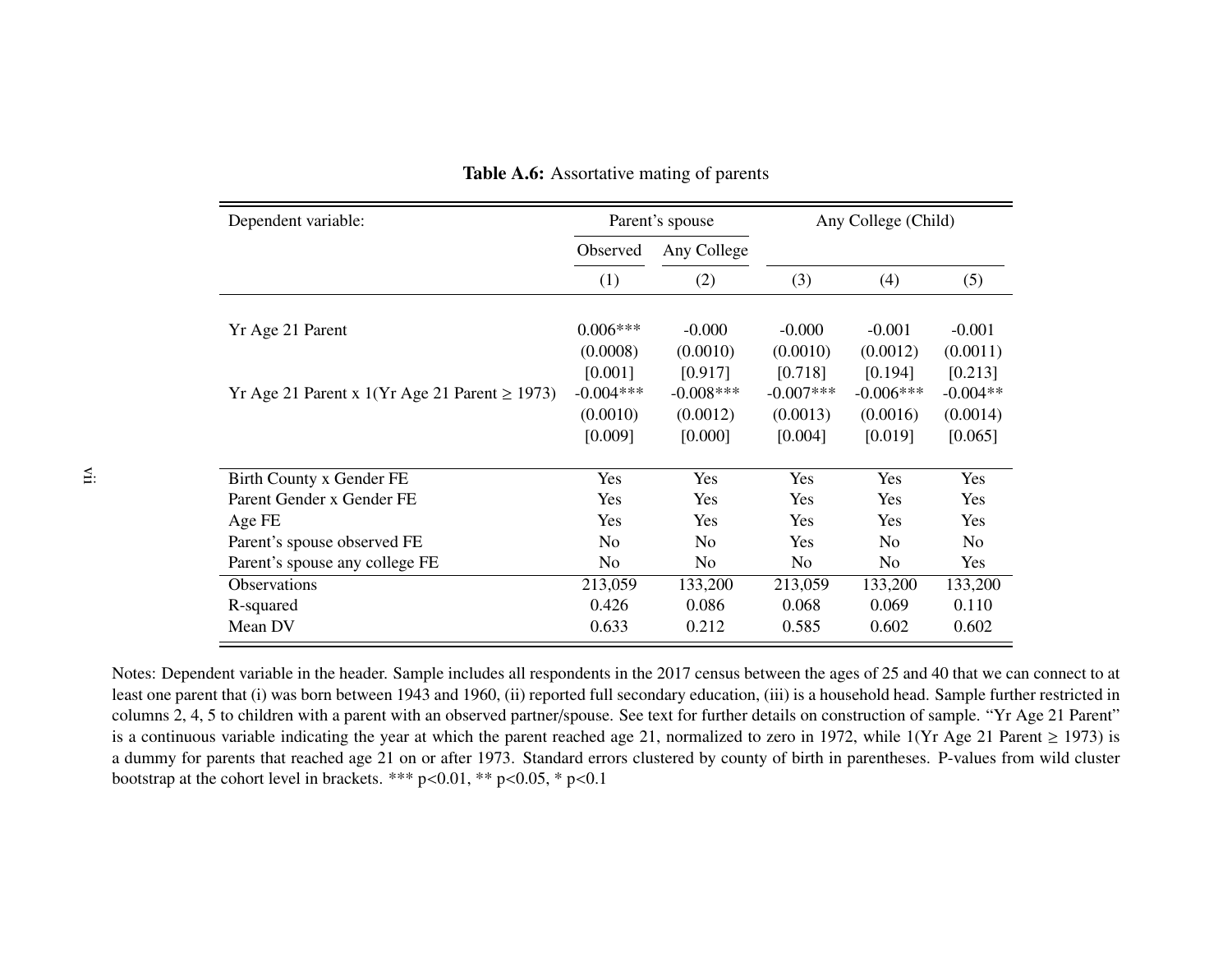|                                                        | Total          | Share          | Mother's age   |                |                |                     |                |                |
|--------------------------------------------------------|----------------|----------------|----------------|----------------|----------------|---------------------|----------------|----------------|
| Dependent variable:                                    | children       | alive          | at birth       |                |                | Any College (Child) |                |                |
|                                                        | (1)            | (2)            | (3)            | (4)            | (5)            | (6)                 | (7)            | (8)            |
| [a] Yr Age 21 Mother                                   | $-0.027***$    | $0.001***$     | $-0.646***$    | 0.000          | $-0.002$       | $-0.002$            | $0.010***$     |                |
|                                                        | (0.005)        | (0.000)        | (0.011)        | (0.001)        | (0.001)        | (0.002)             | (0.002)        |                |
|                                                        | [0.000]        | [0.001]        | [0.000]        | [0.720]        | [0.244]        | [0.446]             | [0.000]        | [0.011]        |
| [b] Yr Age 21 Mother x 1(Yr Age 21 Mother $\geq$ 1973) | $0.015**$      | $-0.000$       | $-0.018$       | $-0.008***$    | $-0.007$ ***   | $-0.007***$         | $-0.004**$     | $-0.004**$     |
|                                                        | (0.006)        | (0.000)        | (0.015)        | (0.002)        | (0.002)        | (0.003)             | (0.002)        | (0.002)        |
|                                                        | [0.003]        | [0.639]        | [0.352]        | [0.000]        | [0.000]        | [0.022]             | [0.008]        | [0.011]        |
|                                                        |                |                |                |                |                |                     |                |                |
| Birth county $\times$ gender FE                        | Yes            | Yes            | Yes            | Yes            | Yes            | Yes                 | Yes            | Yes            |
| Relationship to HH head FE                             | Yes            | Yes            | Yes            | Yes            | Yes            | Yes                 | Yes            | Yes            |
| Age FE                                                 | Yes            | Yes            | N <sub>o</sub> | Yes            | Yes            | Yes                 | N <sub>0</sub> | Yes            |
| Total children Mother FE                               | No             | Yes            | Yes            | No             | Yes            | Yes                 | Yes            | Yes            |
| Share children alive $< 1$ Mother FE                   | N <sub>o</sub> | N <sub>0</sub> | N <sub>o</sub> | N <sub>o</sub> | N <sub>o</sub> | Yes                 | No             | N <sub>o</sub> |
| Age at birth FE                                        | No             | N <sub>0</sub> | No             | No             | No             | No                  | Yes            | Yes            |
| <b>Observations</b>                                    | 93,727         | 93,727         | 93,727         | 93,727         | 93,727         | 23,922              | 93,727         | 93,727         |
| R-squared                                              | 0.030          | 0.063          | 0.333          | 0.063          | 0.079          | 0.070               | 0.081          | 0.081          |
| Mean DV                                                | 2.765          | 0.979          | 30.49          | 0.564          | 0.564          | 0.467               | 0.564          | 0.564          |

<span id="page-31-0"></span>Table A.7: Educational Attainment of Children: Fertility (Census 2017)

Notes: Dependent variable in the header of each column. Sample includes all respondents in the 2017 census that we can connect to their mother,who meets the following conditions: (i) reached age 21 between 1964 and 1981 (both years inclusive) and (ii) reported full secondary education. Possible mother-child linkages include: (i) HH head + children, (ii) HH head + parent, (iii) spouse + parent, (iv) spouse + children, (v) sibling + parent. "Yr Age 21 Mother" is <sup>a</sup> continuous variable indicating the year in which the mother reached age 21, normalized to zero in 1972. "Yr Age21 Mother x 1(Yr Age 21 Mother  $\geq$  1973)" is the interaction of this variable with a dummy for mothers that reached age 21 on or after 1973. "Share children alive <sup>&</sup>lt; <sup>1</sup> Mother FE" adds <sup>a</sup> dummy for whether the share of born alive children of the mother was below one. "Age at birth FE" adds fixed <sup>e</sup>ffects based on the age of the mother at birth. Standard errors clustered by county of birth in parentheses. P-values from wild cluster bootstrap at thecohort level in brackets. \*\*\* p<0.01, \*\* p<0.05, \* p<0.1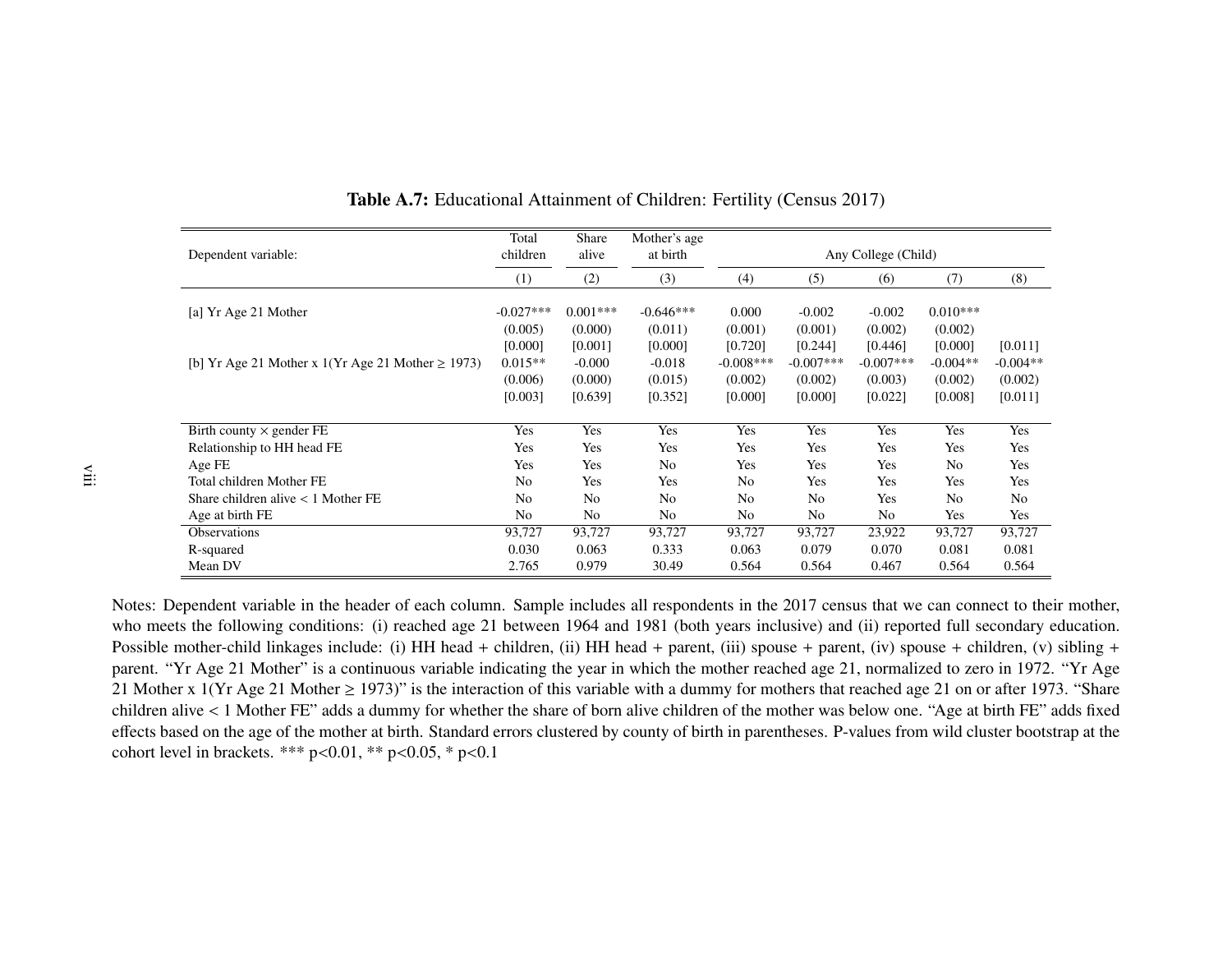<span id="page-32-0"></span>

Figure A.1: Age Distribution of First-year College Students

Notes: Information for 1960 comes from the published results from that year's population census [\(INE,](#page-17-19) [1965\)](#page-17-19). The respective sources for 1970 and 1975 are [Schiefelbein](#page-18-9) [\(1976\)](#page-18-9) and Echeverría [\(1982\)](#page-16-18), based on administrative records and the 1970 population census. Data for 1970 corresponds to entire tertiary sector (i.e., including technical education). For the average, we set age at 17, 25 and 30 for the < 18, 25 <sup>−</sup> 29 and > 29 age groups respectively, which likely leads to an underestimate.